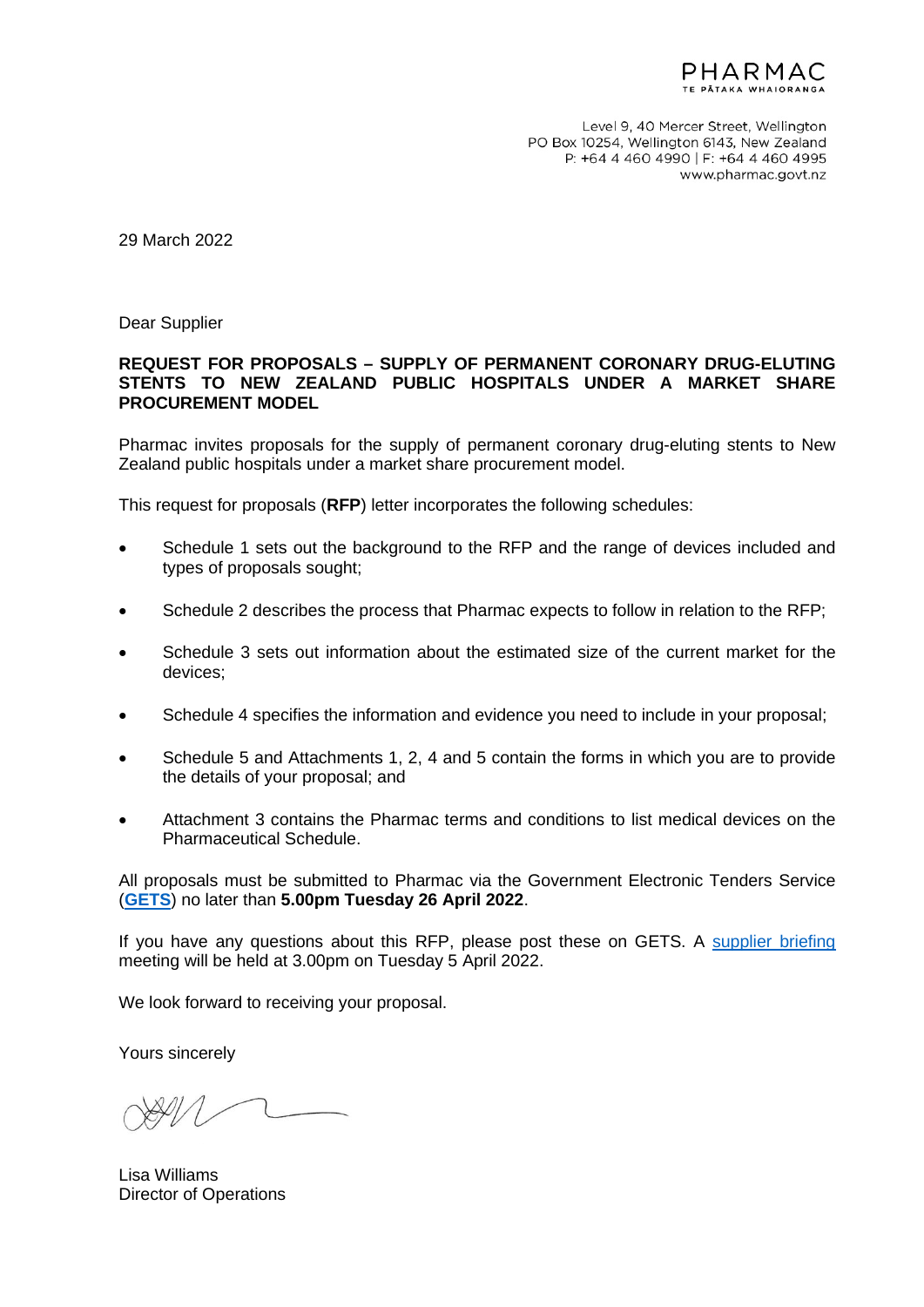# **Schedule 1: Products, background to RFP and types of proposals sought**

# 1. **Products**

Pharmac is interested in considering proposals from suppliers of permanent coronary drug-eluting stents (**DES**) for awarding [Principal](https://pharmac.govt.nz/news-and-resources/consultations-and-decisions/2021-08-30-decision-to-modify-the-schedule-rules-for-hospital-pharmaceutical-contracts/) Supply Status with a minimum share of 65% of the New Zealand public hospital market.

# 2. **RFP background and impact**

- (a) In 2016, Pharmac sought nominations from the New Zealand Branch of the Cardiac Society of Australia and New Zealand (**CSANZ**) for the formation of an Interventional Cardiology Advisory Group (**ICAG**) to provide objective clinical advice to assist Pharmac in determining strategies going forward in regard to managing future assessment, standardisation, prioritisation and procurement of interventional cardiology devices.
- (b) In 2017, Pharmac sought clinical advice from the ICAG to assist with the development of a market share RFP – the [minutes of ICAG meetings](https://www.pharmac.govt.nz/about/committees/ptac/ptac-subcommittees/) can be found on our website.
- (c) In November 2017, Pharmac issued an RFP for the supply of DES to DHB hospitals under a market share procurement model. The RFP included the following two options:
	- (i) a proposal to be the primary supplier of DES with a minimum share of 65% of the DHB hospital market; and/or
	- (ii) a proposal to be one of two suppliers which collectively share a minimum of 90% of the DHB hospital market.
- (d) In March 2019, Pharmac notified the market of a decision to award market share for DES to Abbott Laboratories NZ Limited as the primary supplier of DES with a minimum share of 65% of the DHB hospital market. This minimum commitment expires later this year.
- (e) In 2022, Pharmac sought further advice from ICAG regarding the level of market share and is now seeking proposals for the supply of DES to New Zealand public hospitals under the same market share procurement model.
- (f) This RFP is open to all suppliers of DES. Suppliers do not need to have current contracts with Pharmac or be currently supplying to New Zealand public hospitals.
- (g) To date the medical device agreements that Pharmac has entered into have been for supply to DHB hospitals. Pharmac acknowledges the Pae Ora (Healthy Futures) Bill (**Bill**) is currently in the legislative process that would establish a new structure and new accountability arrangements for the publicly funded health system. Based on the timeframes for progression of the Bill it is anticipated that any resulting agreement from this process would be for supply of DES to Health New Zealand hospitals rather than DHB hospitals. In this respect any reference to DHB hospitals in this RFP, shall also be interpreted to be references to Health New Zealand hospitals, subject to the Pae Ora (Healthy Futures) Act 2021 coming into force.

# 3. **Expected outcome of the RFP**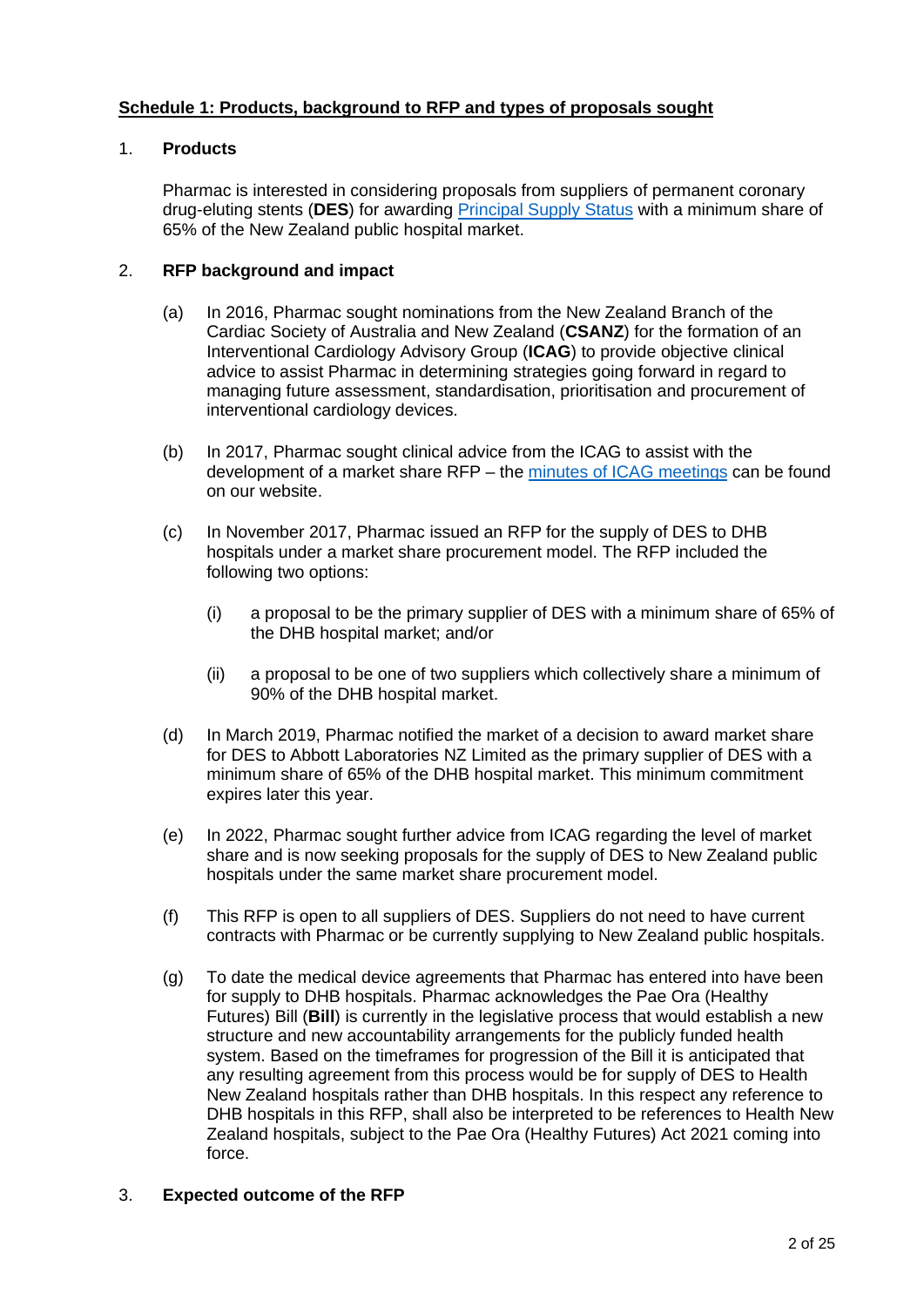- (a) By undertaking this RFP process, we expect to:
	- (i) generate a greater level of competition so that further savings can be realised for New Zealand public hospitals, while still providing access to clinically appropriate ranges of DES;
	- (ii) provide national consistency and equitable access to clinically appropriate DES across all New Zealand public hospitals with cardiac catheterisation laboratories; and
	- (iii) secure ongoing continuity of supply of DES for New Zealand public hospitals.
- (b) It is possible that New Zealand public hospitals may be required to make changes to product mix or suppliers depending on the outcome. Where appropriate, Pharmac expects to provide support to hospitals to allow a smooth transition into any new arrangements.
- (c) For the avoidance of doubt, DHB hospitals and Health New Zealand hospitals (as applicable) are required to comply with the Pharmaceutical Schedule as determined by Pharmac.

# 4. **Types of proposals sought**

- (a) Pharmac is willing to consider proposals for Principal Supply Status of DES with an Alternative Brand Allowance of 35%. The pricing options are as follows:
	- (i) Tier 1 (mandatory) ≤79% volume commitment the Principal Supply Status model requires a minimum of 65% of DES to be purchased from the contracted supplier over the Principal Supply Status period. This price is the maximum price to be paid by an individual DHB hospital purchasing up to 79% of its DES from you.
	- (ii) Tier 2 (optional) 80%+ volume commitment price accessible to any individual DHB hospital that commits to purchasing 80% or more of its DES from you. An individual DHB hospital can choose to change its commitment level at any time during the term of the Pharmac agreement provided it meets the 65% minimum requirement.
- (b) Proposals must only include devices that are in scope in section 5(a) below.
- (c) All suppliers must submit a Tier 1 price for publication on the Pharmaceutical Schedule.
- (d) Suppliers may choose to submit an optional percentage volume based tier pricing in accordance with section  $4(a)(ii)$  above. Optional tiered pricing proposals must:
	- (i) be based on the percentage range of individual New Zealand public hospitals purchasing volume; and
	- (ii) match the percentage volume commitments set out in section  $4(a)(ii)$  above; and
	- (iii) be supplied as a price per unit purchased.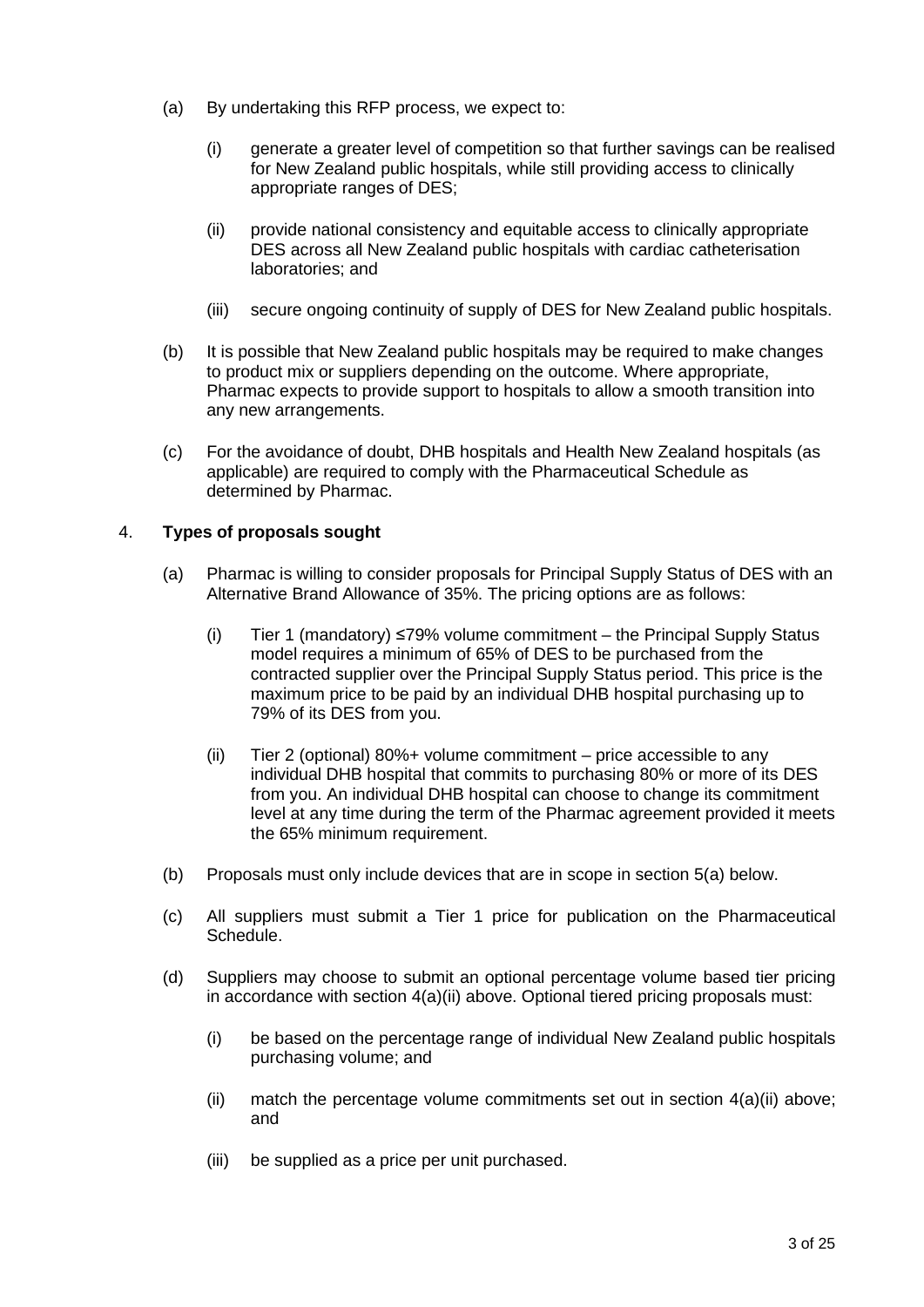- (e) There may be a transition period to allow New Zealand public hospitals to coordinate change to any new market share arrangements. The exact length and term of the transition period would be determined following ICAG advice and consultation with stakeholders on any provisional agreement arising from this RFP, but would be no shorter than three months.
- (f) Pharmac anticipates that the duration of any Principal Supply Status would be up to 36 months. This excludes any transition period as described in section 4(e) above.
- (g) At the end of the Principal Supply Status period, the successful supplier of DES would cease to have any exclusive supply status in New Zealand public hospitals but would remain listed in the Pharmaceutical Schedule for hospital supply, subject to the terms and conditions as agreed between the successful supplier and Pharmac.
- (h) Proposals should be submitted on the basis that there may be incremental changes or upgrades for the in-scope devices during the life of the contract, and that if agreed between Pharmac and the successful supplier, the changed or upgraded device would be made available to New Zealand public hospitals within a reasonable timeframe.
- (i) Suppliers must complete Schedule 5 and Attachments 1, 2, 4 and 5 and provide all requested supporting documents. Proposals that do not include the completed information or supporting documents, or do not conform to all instructions provided in the RFP, may be excluded from consideration.
- (j) The New Zealand Government is committed to sustainable and inclusive government procurement and the **[Supplier Code](https://www.procurement.govt.nz/assets/procurement-property/documents/supplier-code-of-conduct.pdf) of Conduct** outlines the Government's expectations of suppliers in this respect. Pharmac expects suppliers to meet or exceed the minimum standards set out in the Supplier Code of Conduct.
- (k) Pharmac is not willing to consider the following types of proposals:
	- (i) for devices that are out of scope as set out in section 5(b) below and/or do not meet the mandatory requirements;
	- (ii) proposals that involve bundling across different interventional cardiology subcategories (e.g. bare metal stents, dilatation balloon catheters, guidewires) or any other hospital medical devices;
	- (iii) proposals that involve foreign currency exchange rate clauses or prices that are linked to any index;
	- (iv) proposals which do not meet Pharmac's pricing requirements, for example the tier volume commitments differ from those set out in section 4(a) above;
	- (v) proposals that include rebates;
	- (vi) proposals that include DES that are not notified on WAND at the time of submission of your proposal; or
	- (vii) proposals that include DES that do not hold CE, FDA or TGA certification at the time of submission of your proposal and are unable to obtain such certification in a timeframe that is acceptable to Pharmac.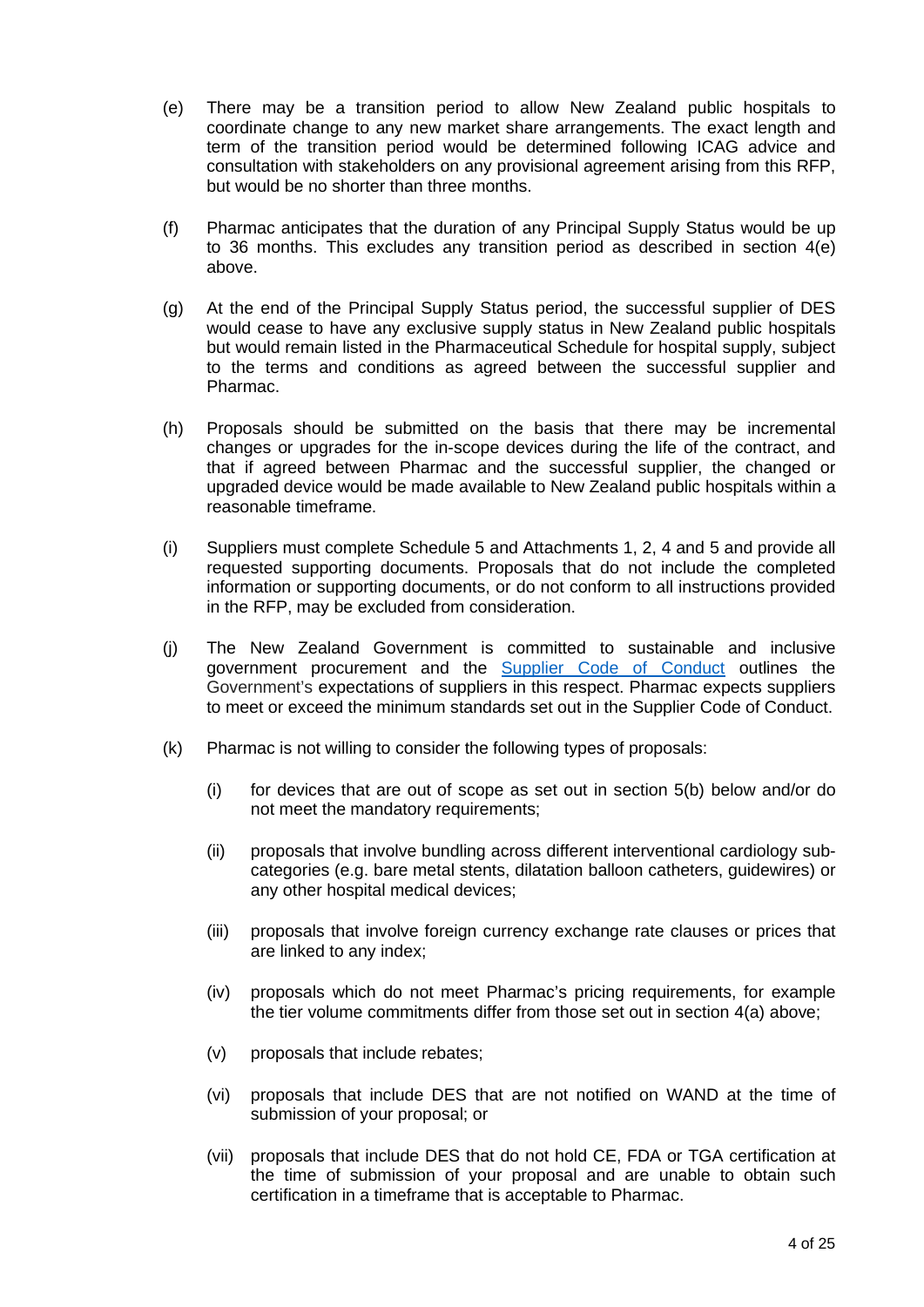Subject to the above, Pharmac is open to considering any other types of proposals you may wish to put forward. For the avoidance of doubt, Pharmac may vary aspects of the supply arrangements set out above and may consider, at its sole discretion, any other alternative supply arrangements, whilst considering the need for fairness to suppliers and integrity of the RFP process.

### 5. **Scope of RFP**

(a) In scope

For the purposes of this RFP, Pharmac is willing to consider proposals for DES that meet the following mandatory criteria:

- (i) are permanent coronary DES;
- (ii) are WAND registered at the time of submission of a proposal for this RFP;
- (iii) hold, or are in the process of obtaining, CE certification or FDA certification or TGA approval at the time of submission of a proposal for this RFP. Pharmac will consider proposals where your product/s are yet to obtain CE or FDA or TGA certification. In those circumstances, you will be required to demonstrate your ability to obtain the relevant certification within a timeframe acceptable to Pharmac; and
- (iv) are fit for purpose and clinically appropriate for the majority of patients in New Zealand as evidenced through clinical trial data/registry data/surveillance data.
- (b) Out of scope

For the purposes of this RFP, Pharmac is not willing to consider proposals for any other devices, including but not limited to:

- (i) any stents other than permanent coronary drug-eluting stents (e.g. bioresorbable stents, bare metal stents, non-coronary stents);
- (ii) other interventional cardiology devices (e.g. dilatation balloon catheters, guidewires); or
- (iii) other medical devices.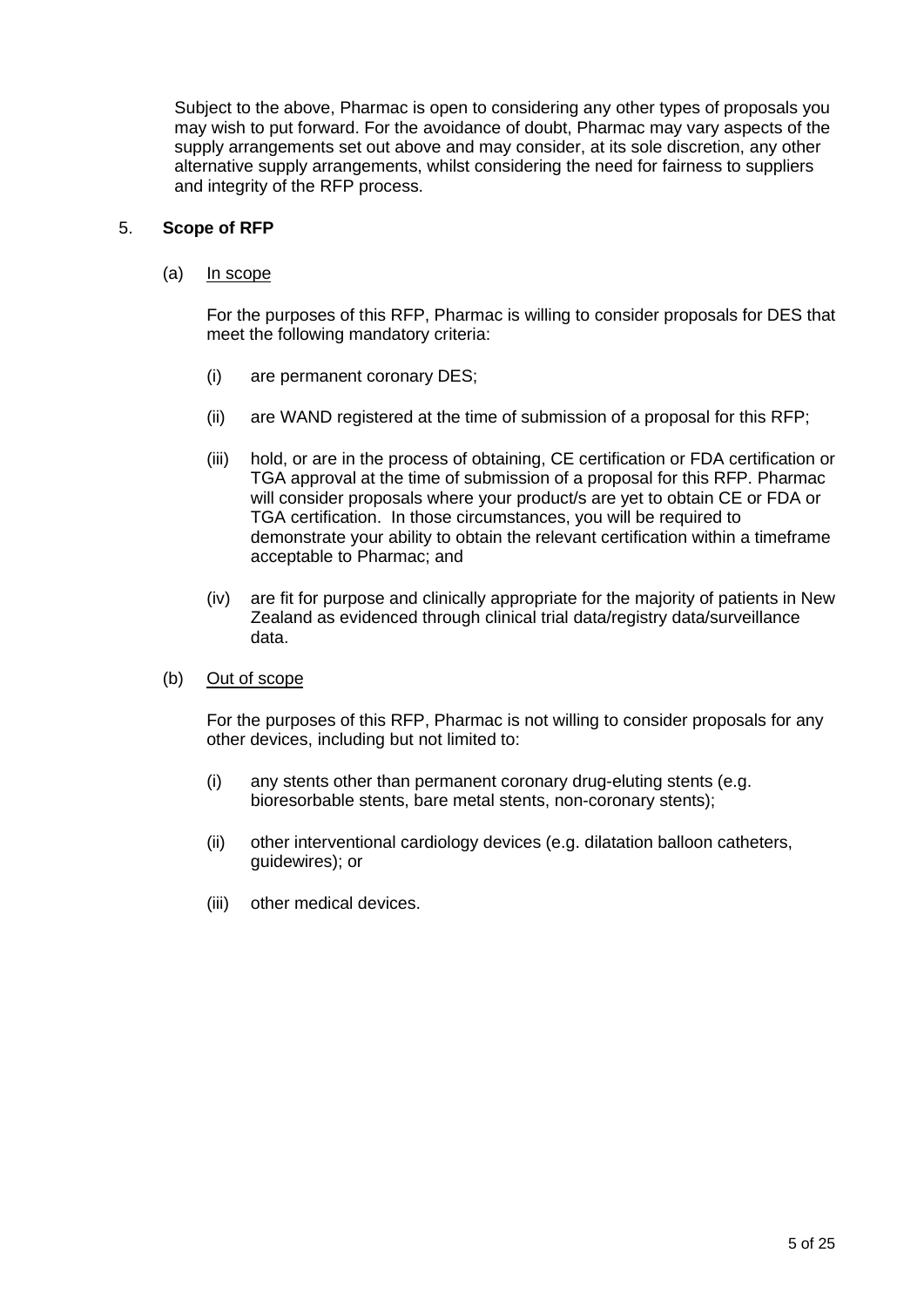# **Schedule 2: RFP process**

Pharmac expects to follow the process set out below in the sequence indicated.

### 1. **Submission**

- (a) You may submit more than one proposal. Each proposal will be considered as a separate proposal.
- (b) All proposals must be submitted by a single submitter. Submitters may have joint commercial arrangements with other suppliers and these can be combined into a single submission.
- (c) All proposals must be submitted to Pharmac via GETS no later than **5.00pm** (New Zealand time) on **Tuesday 26 April 2022**. Late proposals will only be considered at Pharmac's discretion, considering the need for fairness to other suppliers and integrity of the RFP process.
- (d) You cannot withdraw your proposal, once submitted, while the RFP process is continuing.
- (e) If you have any enquiries about this RFP, you should submit them via [GETS.](https://www.gets.govt.nz/ExternalIndex.htm)

# 2. **RFP supplier meeting**

- (a) As the market share procurement model for medical devices may be new for some suppliers, we will provide an opportunity for Pharmac staff to answer any questions you might have regarding this RFP process. We expect to hold one supplier briefing meeting via Zoom at 3.00pm on Tuesday 5 April 2022.
- (b) The date and time of the supplier briefing meeting may be subject to change. Suppliers are requested to register their interest in attending this meeting by completing the [registration form](https://pharmac.govt.nz/hospital-devices/whats-happening-in-each-category/interventional-cardiology/supplier-pre-registration-form/) on the Pharmac website. All registered individuals will be notified of any changes to the supplier briefing meeting by email.
- (c) Following the supplier briefing meeting, a summary of the key discussion points and questions will be published on GETS and the Pharmac website for those suppliers who were unable to attend.

# 3. **Evaluation**

- (a) Following the deadline for submitting proposals an Evaluation Committee comprising Pharmac staff will evaluate each proposal to select its preferred proposal (if any).
- (b) The Evaluation Committee will evaluate proposals in light of Pharmac's statutory objective, which is "to secure for eligible people in need of pharmaceuticals, the best health outcomes that are reasonably achievable from pharmaceutical treatment and from within the amount of funding provided" ("pharmaceutical" is defined to include medical devices). In doing so, the Evaluation Committee will be guided by the [Factors for Consideration](https://pharmac.govt.nz/medicine-funding-and-supply/the-funding-process/policies-manuals-and-processes/factors-for-consideration/) (**FFC**) that form part of Pharmac's current [Operating Policies and Procedures](https://pharmac.govt.nz/medicine-funding-and-supply/the-funding-process/policies-manuals-and-processes/operating-policies-and-procedures/) (**OPPs**), as published on Pharmac's website, to the extent applicable.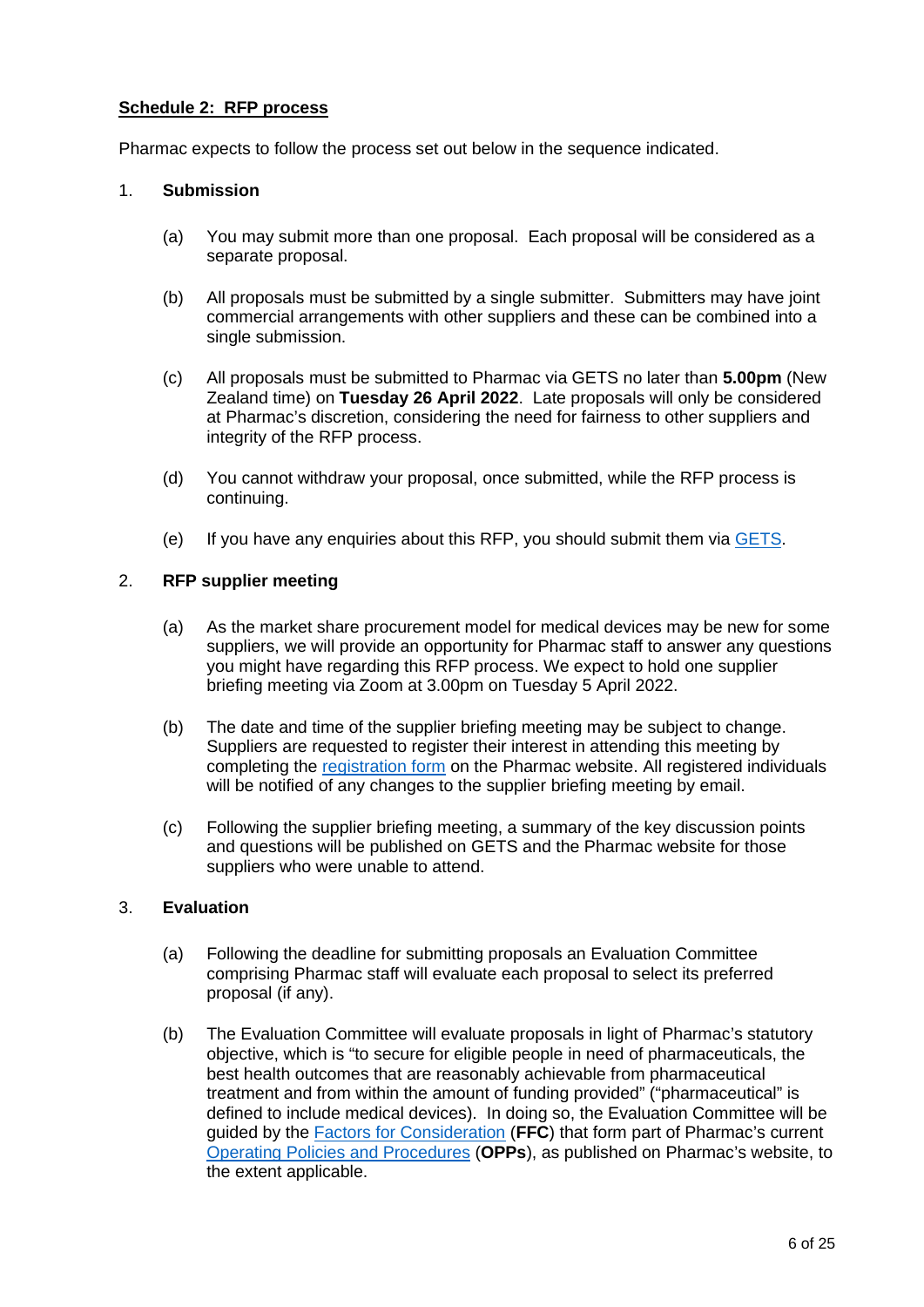- (c) The information considered during the evaluation process will be at the discretion of the Evaluation Committee however it will include:
	- (i) information and evidence provided by you in accordance with Schedule 5 and Attachments 1, 2, 4 and 5 of this RFP;
	- (ii) any advice from ICAG, PTAC or its relevant advisory committees;
	- (iii) any advice from relevant clinicians and/or New Zealand public hospital staff; and
	- (iv) any other matters that the Evaluation Committee considers to be relevant (provided that Pharmac will notify such matters and allow an opportunity for submitters of proposals to address them).
- (d) Each proposal will be evaluated on the basis that the price offered, the expenditure entailed, and any other terms included in the proposal, are the best that the supplier is able to offer. If you do not put forward your best terms and/or do not provide all mandatory information in the requested format, you risk having your proposal excluded at the evaluation stage.
- (e) Pharmac is not bound to select the lowest priced proposal or any proposal.

### 4. **Pharmac may request further information**

- (a) Pharmac may request such further information as it considers necessary from or about you for the purposes of clarifying or evaluating your proposal, including (but not limited to):
	- (i) additional information on any customer support, training and education resources and clinical support that may be available to New Zealand public hospitals during any major switchover to your DES and throughout the life of the contract; and
	- (ii) detailed information about your company structure, credit status and any other relevant company information.
- (b) If Pharmac requests further information from or about you, it is not obliged to request the same or any other information from or about any other party provided that, in Pharmac's judgment, this would not be unfair to any other party.

### 5. **Negotiation**

- (a) Pharmac may negotiate with the submitter(s) of one or more preferred proposals; in the latter case, whether or not the acceptance of either supplier's proposal would exclude acceptance of the other proposal.
- (b) Negotiations will proceed on the basis that Pharmac's terms and conditions to list medical devices on the Pharmaceutical Schedule, which are available as a download (Attachment 3) from GETS, will apply.
- (c) You **must** complete and submit Attachment 4 of this RFP as part of your proposal by declaring that you have read and understood Pharmac's terms and conditions for the supply of medical devices, and where you disagree with any of the terms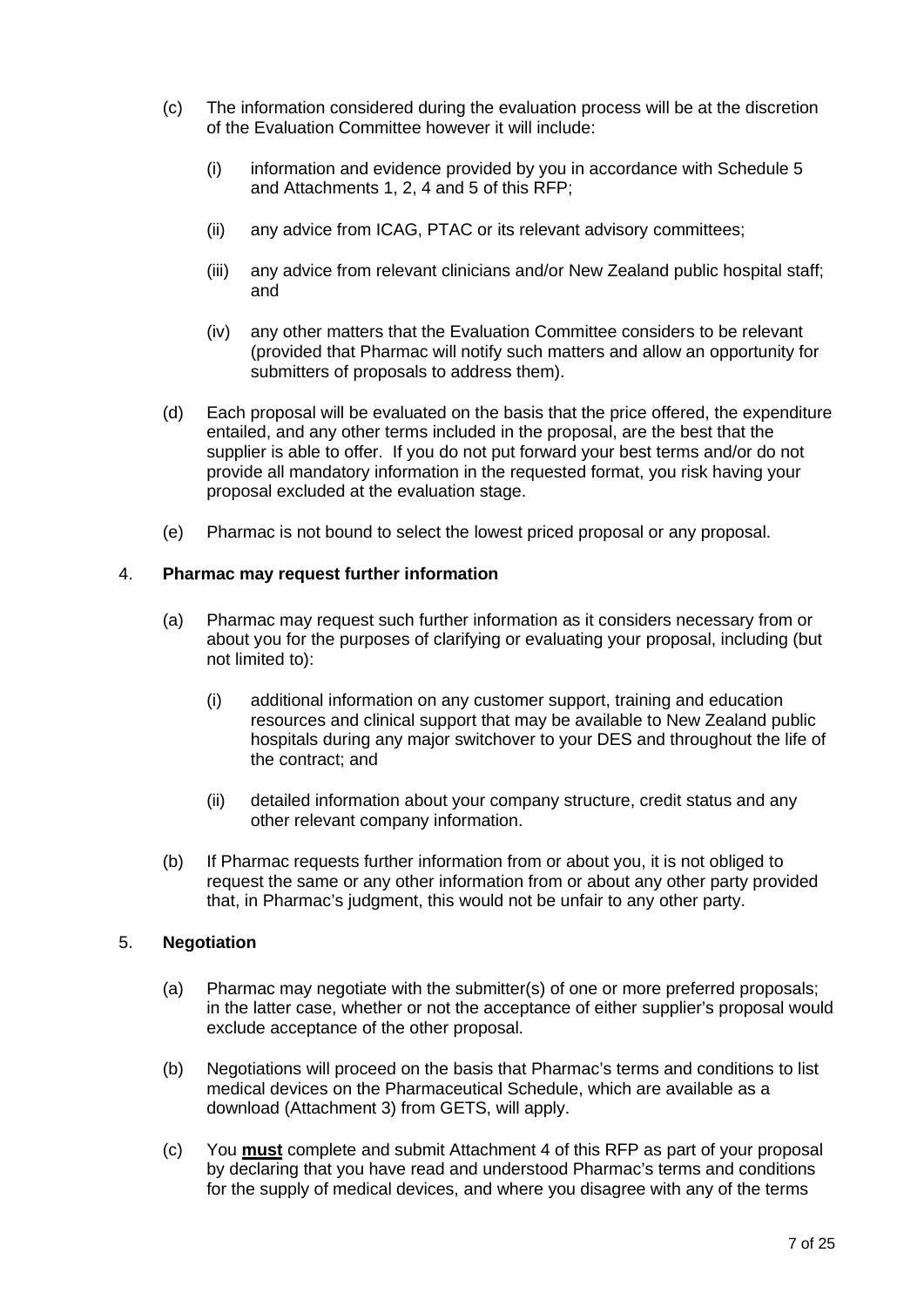and conditions, include comments about the terms and conditions you would seek to amend during any negotiation.

- (d) Given that Pharmac expects your proposal to be the best you can offer, Pharmac does not intend to initiate negotiation with you on price. However, Pharmac does not exclude the possibility that the final price agreed will be different from the price put forward in your proposal, as a result of the impact that other negotiated terms may have on price.
- (e) Pharmac may negotiate and enter into a provisional agreement with a preferred supplier(s) on whatever special terms, in addition to Pharmac's terms and conditions, Pharmac considers appropriate.
- (f) If Pharmac and the supplier(s) are unable to reach a provisional agreement within what Pharmac considers to be a reasonable time, Pharmac may terminate those negotiations and negotiate with a different supplier(s).

### 6. **Consultation and approval**

- (a) Any provisional agreement will be conditional on consultation with suppliers and other interested parties, to the extent Pharmac considers consultation to be necessary or appropriate, and on Board approval (or approval by the Board's delegate acting under delegated authority).
- (b) Pharmac will not consider any counter-offers received during consultation.
- (c) The provisional agreement and responses to consultation will be considered by Pharmac's Board (or by the Board's delegate acting under delegated authority) in accordance with the FFC in Pharmac's then current OPPs.
- (d) If the Board or its delegate does not approve the provisional agreement, then Pharmac may initiate negotiations for a provisional agreement with any other supplier(s).
- (e) The RFP process will be complete once Pharmac has notified suppliers of either:
	- (i) the Board's or its delegate's decision to accept a negotiated agreement; or
	- (ii) the termination of the RFP process.

#### 7. **Miscellaneous**

- (a) Pharmac reserves the right, having regard to probity principles:
	- (i) to make such adjustments to the above RFP process as it considers appropriate, at any time during the process, provided that it notifies suppliers affected by those changes;
	- (ii) not to accept any proposal;
	- (iii) to seek clarification of any proposal;
	- (iv) to meet with any supplier in relation to its proposal;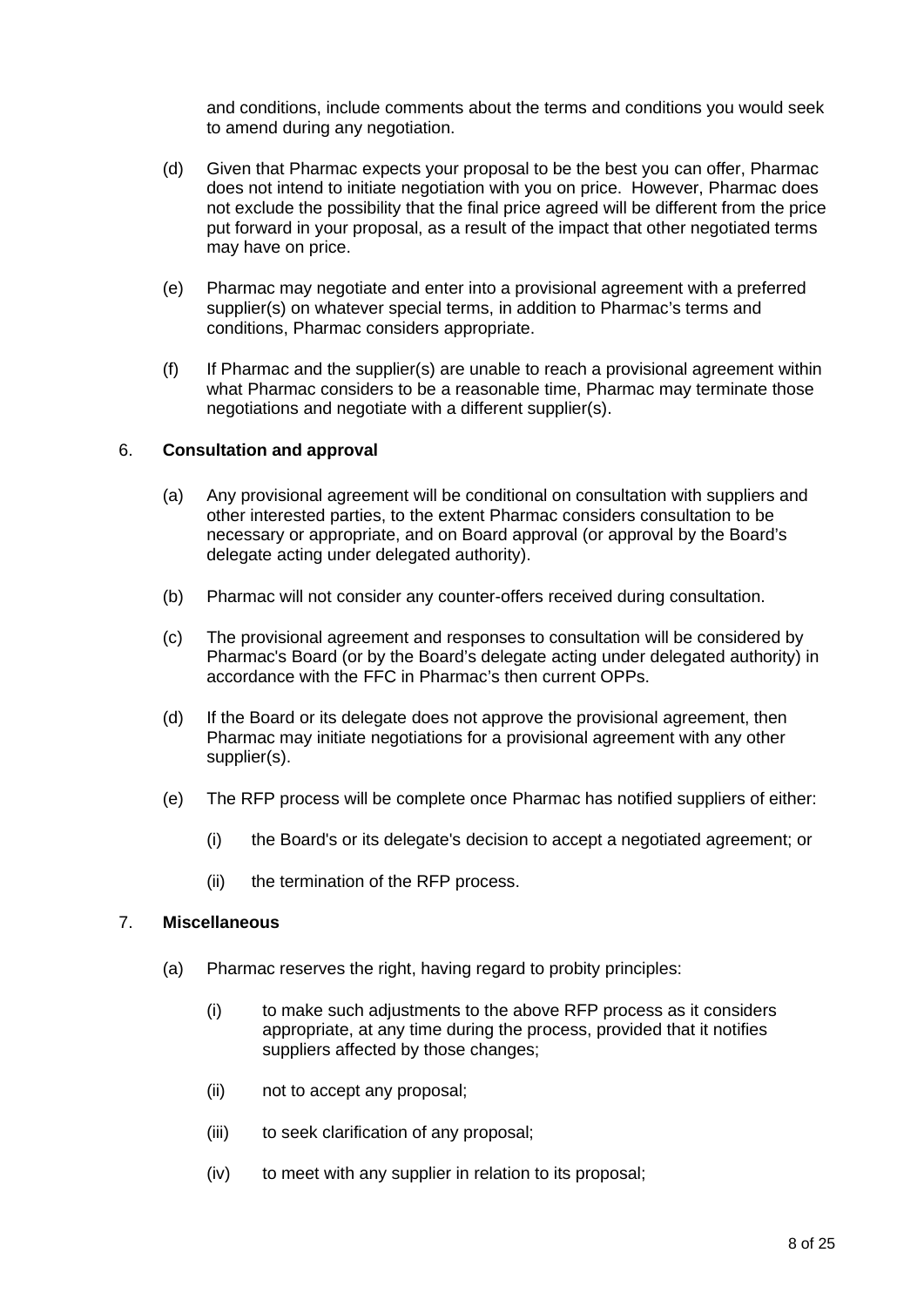- (v) to enter into an agreement or arrangement that differs in material respects from that envisaged in this RFP letter;
- (vi) to suspend this RFP process. For example, if during the RFP process (and before a provisional agreement is entered into) it becomes apparent to Pharmac that further consultation is appropriate or required we may suspend the RFP process in order to consult. In this situation we may ask you to adapt and resubmit your proposal in light of consultation, or alternatively we may request that new proposals be submitted;
- (vii) to terminate this RFP process at any time, by notifying suppliers who submitted proposals, and, following termination, to negotiate with any supplier(s) on whatever terms Pharmac thinks fit; and
- (viii) to re-advertise for proposals.
- (b) Pharmac may consult or seek expert advice from PTAC, its relevant advisory committees or the ICAG at any stage of the RFP process. Pharmac will notify you if the clinical advice results in any changes to the terms of the RFP.
- (c) You must not initiate or engage in any communication with other suppliers in relation to the RFP, whether before or after you and/or they submit a proposal(s), until such time as a provisional agreement is accepted by Pharmac's Board or the Board's delegate.
- (d) You must not at any time initiate any communication with Pharmac, the Ministry of Health (including its operation unit Medsafe), the Minister of Health (or any Associate Ministers), New Zealand public hospitals or their representatives, or advisors to Pharmac (including the ICAG), with a view to influencing the outcome of this RFP process.
- (e) You must pay your own costs for preparing and submitting your proposal.
- (b) You must limit the information provided to that which is requested in Schedules 4 and 5 and Attachments 1, 2, 4 and 5, and provide it succinctly and clearly. Please do not provide brochures or additional information (e.g. PEHNZ forms and presentations) unless specifically requested to do so in this RFP document.
- (f) Proposals are submitted in reliance on your own knowledge, skill, and independent advice, and not in reliance on any representations made by Pharmac.
- (g) Your submission of a proposal will be taken as acceptance of the terms contained in this RFP document. Pharmac may exclude your proposal if you do not comply with any of the terms contained in this RFP document.
- (h) This is an RFP and not a tender. Your proposal is not an offer capable of being converted into a contract for the supply of DES Products by Pharmac's apparent acceptance, and instead a separate agreement needs to be negotiated.
- (i) Pharmac is not liable in any way whatsoever for any direct or indirect loss (including loss of profit), damage or cost of any kind incurred by you or any other person in relation to this RFP.
- (j) Pharmac will consider your proposal and information exchanged between the parties in any negotiations relating to your proposal, excluding information already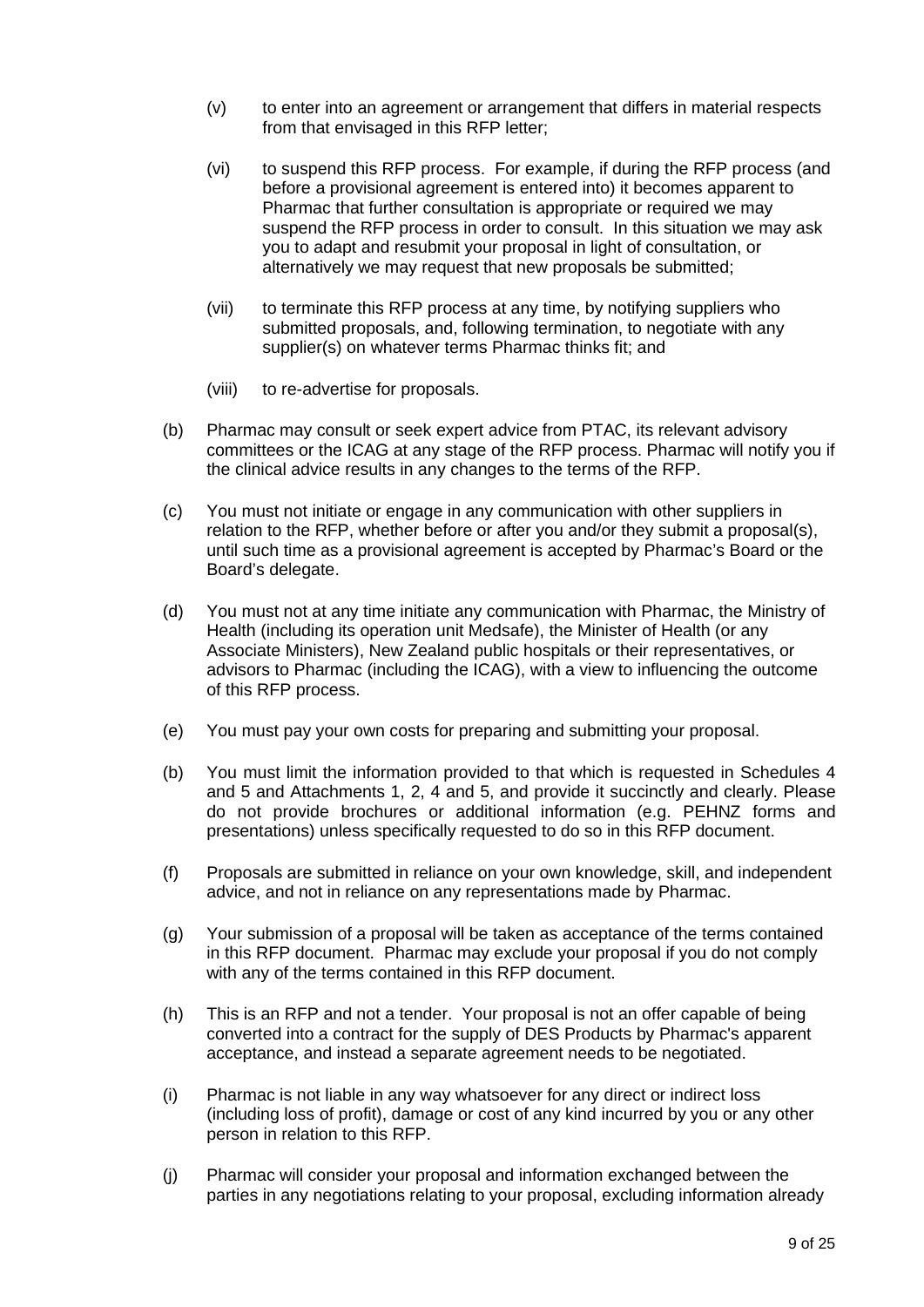in the public domain, to be confidential to us and our employees, legal advisors and other consultants, the Ministry of Health and New Zealand public hospitals (**Confidential Information**). However, you acknowledge that it may be necessary or appropriate for Pharmac to release Confidential Information:

- (i) pursuant to the Official Information Act 1982; or
- (ii) in the course of consultation on a provisional agreement entered into with a supplier; or
- (iii) in publicly notifying any approval by the Pharmac Board of that agreement; or
- (iv) otherwise pursuant to Pharmac's public law or any other legal obligations.

Pharmac may consult with you before deciding whether to disclose Confidential Information for the purposes described in sub-clauses (i) to (iv) above. You acknowledge, however, that it is for Pharmac to decide, in its absolute discretion, whether it is necessary or appropriate to disclose information for any of the above purposes, provided that Pharmac shall act in good faith in disclosing any Confidential Information.

### 8. **Anticipated timetable**

- (a) Following receipt of proposals, Pharmac anticipates:
	- (i) the Evaluation Committee evaluating proposals from April 2022;
	- (ii) negotiating with submitter(s) of one or more preferred proposals from June 2022;
	- (iii) consulting on any provisional agreement from June 2022; and
	- (iv) Pharmac's Board, or the Board's delegate, considering any provisional agreement for approval in or after July 2022.
- (b) For the avoidance of doubt, the above time frames are only approximate and may be extended, without notice being required from Pharmac, if any stages of the RFP process take longer than anticipated.
- (c) Under this indicative timetable, the earliest that changes to the Pharmaceutical Schedule could be implemented is August 2022.
- (d) Please note that if a proposal is accepted, the date of implementation may be later to allow for an orderly transition to any new supply arrangement.

#### 9. **Governing Law**

The RFP is governed by New Zealand law, and the New Zealand courts have exclusive jurisdiction in all matters relating to this RFP.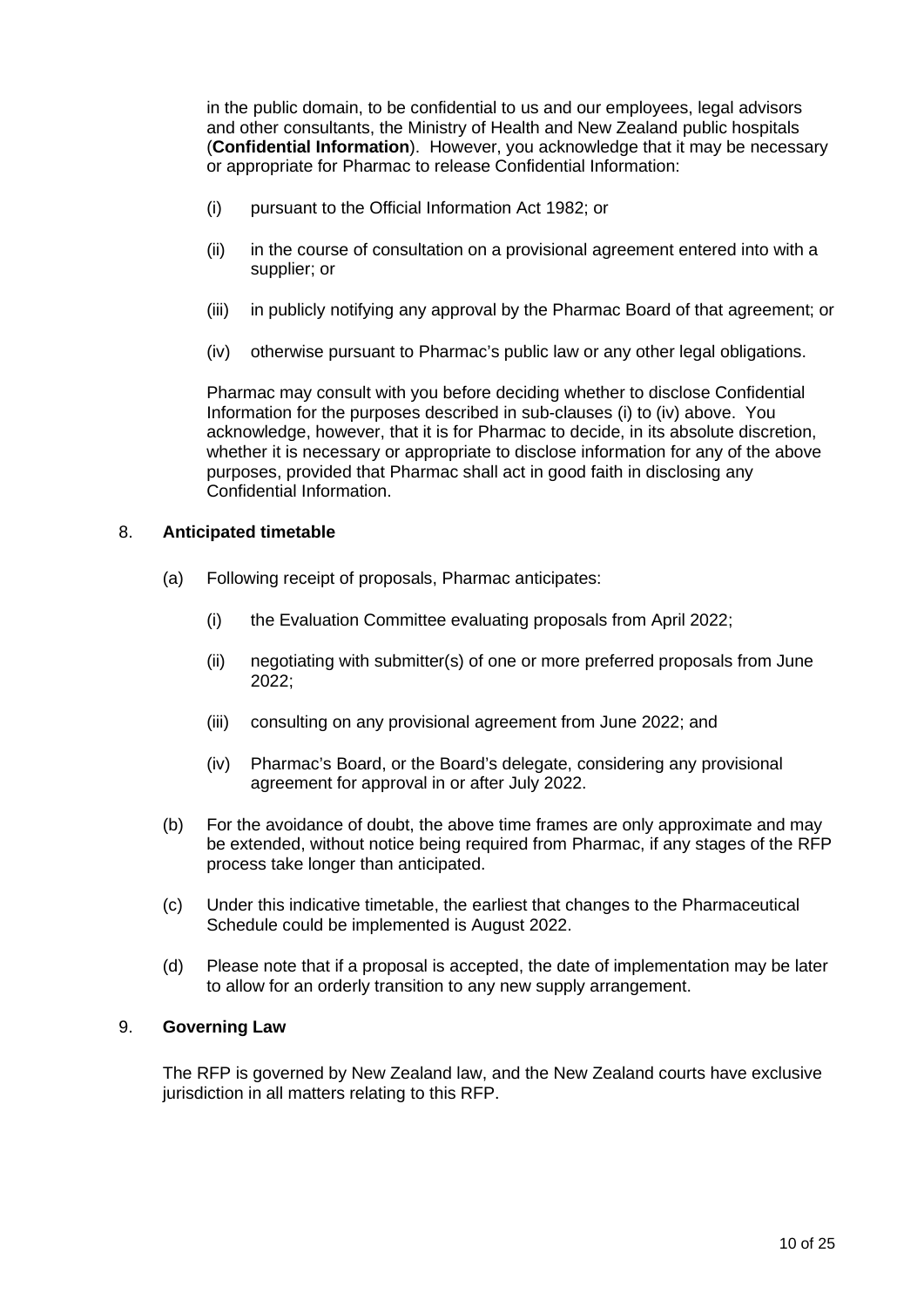# **Schedule 3: Estimated New Zealand public hospital market size for DES**

The following information relates to the estimated market size of DES in New Zealand public hospitals over the period 1 July 2020 to 30 June 2021. The information has been sourced from supplier datasets provided to Pharmac as part of reporting requirements under national contracting agreements. This information is approximate and indicative only.

National compliance with the current market share arrangement has been met for the first two years and is on track to be met for the current year.

Pharmac makes no representation as to the accuracy of this information or as to the level of sales or likely sales of DES and, while Pharmac has taken all reasonable care in preparing the information set out below, it accepts no liability for any errors or omissions in the information. Pharmac is not obliged to notify you in the event of any change to the figures below.

### **New Zealand public hospital market data for the period 1 July 2020 to 30 June 2021**

| Total number of DES purchased | 10,185 stents        |
|-------------------------------|----------------------|
| Total spend (\$NZ) on DES     | $\sim$ \$6.5 million |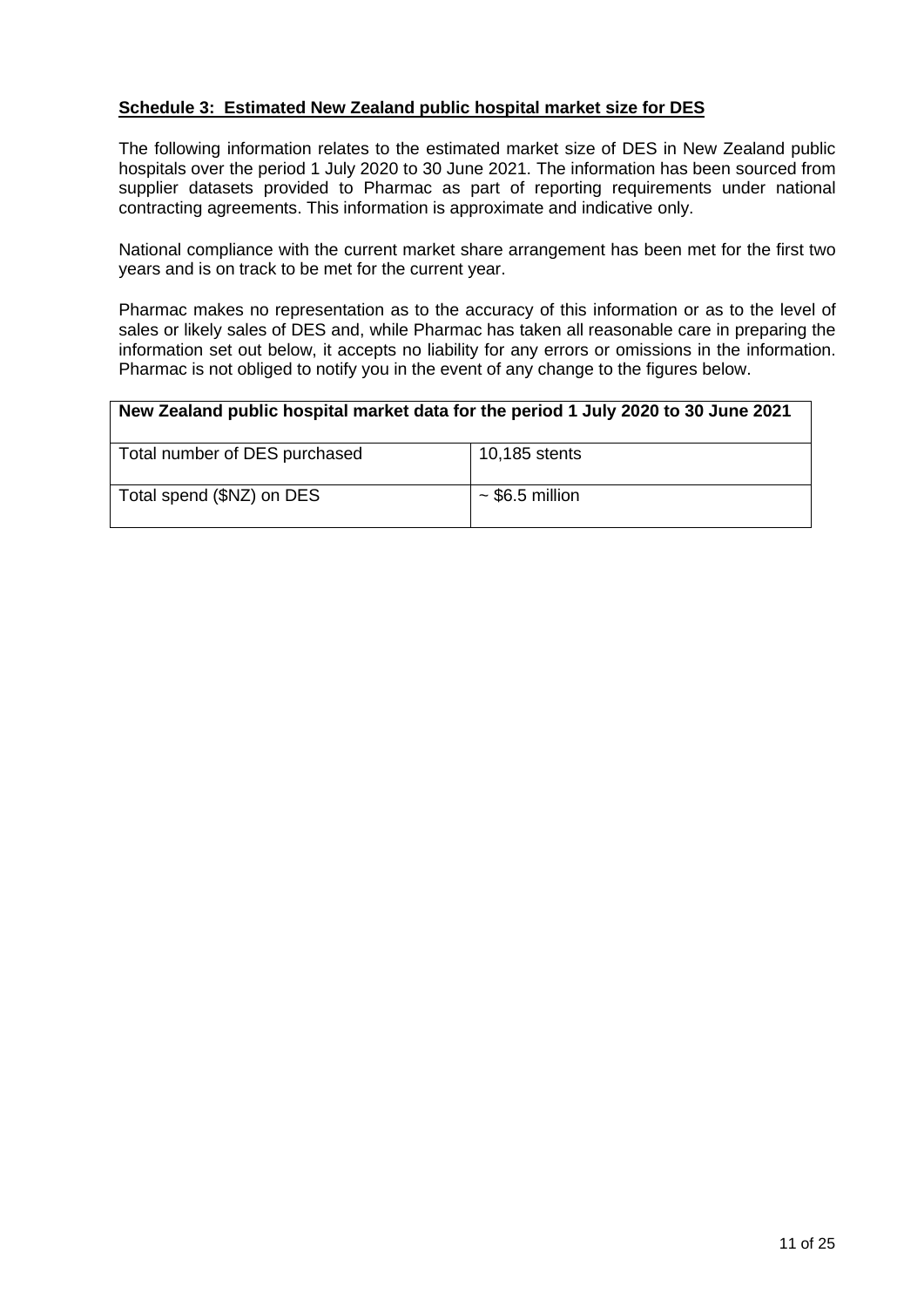# **Schedule 4: Information and evidence to be included in your proposal**

Please include the following information and evidence in your proposal. Proposals that do not include mandatory information and evidence will only be considered at Pharmac's discretion, taking into account the need for fairness to other suppliers and integrity of the RFP process.

| <b>Document</b>                                | <b>Evidence / Information</b>                                                                                                                                                                                                |  |
|------------------------------------------------|------------------------------------------------------------------------------------------------------------------------------------------------------------------------------------------------------------------------------|--|
| <b>Attachment 1:</b><br><b>DES</b> spreadsheet | You must complete all fields in Attachment 1 for each proposed DES. If you consider a field not applicable you must<br>state "NA".                                                                                           |  |
| Pricing                                        | You must include Tier 1 pricing for all your proposed DES. Tier 2 pricing is optional (refer Schedule 1, section 4(a)).                                                                                                      |  |
| <b>WAND</b>                                    | You must be able to legally supply your proposed DES to New Zealand public hospitals as evidenced by WAND<br>registration number. Please do not provide WAND documents.                                                      |  |
|                                                | Where WAND is not applicable to a proposed product you <b>must</b> state the reason why it is not applicable.                                                                                                                |  |
| International compliance                       | You must provide evidence of international compliance certification.                                                                                                                                                         |  |
|                                                | The name of the certifying body and certificate number must be included in Attachment 1 for each proposed product<br>and you must attach a copy of all relevant certificates.                                                |  |
| GS1 (GTIN)                                     | It is desirable that you provide GTIN codes for each proposed DES at the time of submitting your proposal.                                                                                                                   |  |
|                                                | Please note that Pharmac's terms and conditions require provision of GTIN codes, if requested by Pharmac or a DHB,<br>within six months of the request.                                                                      |  |
| Non-DHB reference sites                        | If you are not currently supplying a proposed DES to any New Zealand public hospital, you must provide three clinical<br>reference sites for that DES.                                                                       |  |
| <b>Attachment 2:</b>                           | You <b>must</b> provide the following documents for the proposed DES:                                                                                                                                                        |  |
| <b>Supporting documentation</b>                | <b>Product specifications</b>                                                                                                                                                                                                |  |
|                                                | Instructions for use / directions for use                                                                                                                                                                                    |  |
|                                                | Evidence of the effectiveness and safety of the proposed DES in accordance with Section 5.8 of the Guidelines<br>$\bullet$<br>for Funding Applications to Pharmac, including but not limited to:                             |  |
|                                                | all identified Randomised Control Trials (RCTs) published as full articles in peer-reviewed journals in<br>$\circ$<br>the English language that report (or give sufficient data to calculate) outcomes by intention-to-treat |  |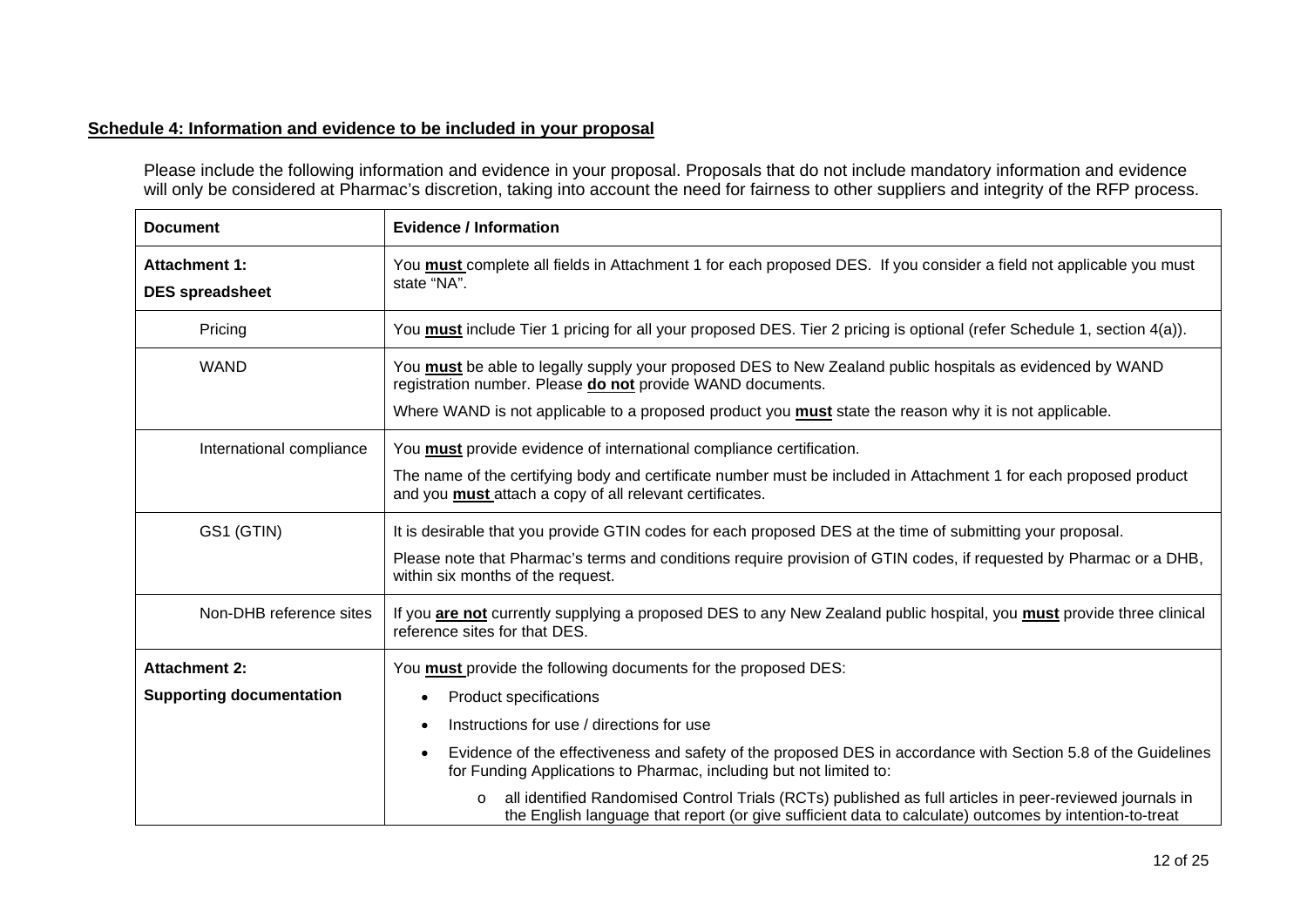| <b>Document</b>                                                 | <b>Evidence / Information</b>                                                                                                                                                                                                                                                          |  |  |
|-----------------------------------------------------------------|----------------------------------------------------------------------------------------------------------------------------------------------------------------------------------------------------------------------------------------------------------------------------------------|--|--|
|                                                                 | (ITT)                                                                                                                                                                                                                                                                                  |  |  |
|                                                                 | one complete electronic copy of the clinical study report summaries from the pivotal RCTs<br>$\circ$                                                                                                                                                                                   |  |  |
|                                                                 | a register of all ongoing trials on the pharmaceutical for the relevant indication(s) known to the supplier,<br>$\circ$<br>including trials not directly funded by the supplier (this can be in the form of a print-out from<br>clinicaltrials.gov)                                    |  |  |
|                                                                 | copies of all published errata (or corrections), retractions, editorials, and journal correspondence<br>$\circ$<br>directly relating to the published trials submitted as part of a supplier's proposal                                                                                |  |  |
|                                                                 | if including data from unpublished trials, specify why each trial has not been published and expected<br>$\circ$<br>dates of publication (if applicable)                                                                                                                               |  |  |
|                                                                 | a declaration that all unpublished clinical trials known to the supplier have been disclosed, including<br>$\circ$<br>those known to the supplier to have been undertaken by other companies that may distribute, market<br>or license the pharmaceutical in New Zealand               |  |  |
|                                                                 | information on the incidence and descriptions of adverse reactions including data collected from<br>$\circ$<br>observational longitudinal clinical studies, RCTs, case reports on adverse drug reactions and<br>expected/unexpected side effects and post-marketing surveillance data. |  |  |
|                                                                 | Note: The New Zealand Health and Disability Act 2000 defines a pharmaceutical as a "medicine, therapeutic<br>medical device, or related product or related thing".                                                                                                                     |  |  |
|                                                                 | You must list all supporting documents included in your proposal as set out in Attachment 2.                                                                                                                                                                                           |  |  |
|                                                                 | You must submit all supporting documents electronically in a searchable (non-scanned) format and the file name must<br>include an Appendix reference number and refer to the content of the document (eg. Appendix 1 - Product<br>Specifications, Appendix 2 - Instructions for Use).  |  |  |
| <b>Attachment 4:</b>                                            | You must complete, sign and date the declaration set out in Attachment 4.                                                                                                                                                                                                              |  |  |
| <b>Acceptance of Pharmac's</b><br>standard terms and conditions | You must indicate whether you agree or disagree with Pharmac's terms and conditions for medical devices for your<br>proposed DES.                                                                                                                                                      |  |  |
|                                                                 | If you do not agree with any of Pharmac's terms and conditions for medical devices for your proposed DES you must<br>provide detailed comment, including any proposed alternative clauses and justification, in Table 1 of Attachment 4.                                               |  |  |
|                                                                 | If you would like Pharmac to consider any other terms and conditions that are not included in Pharmac's standard<br>terms and conditions, you must provide details and justification in Table 2 of Attachment 4.                                                                       |  |  |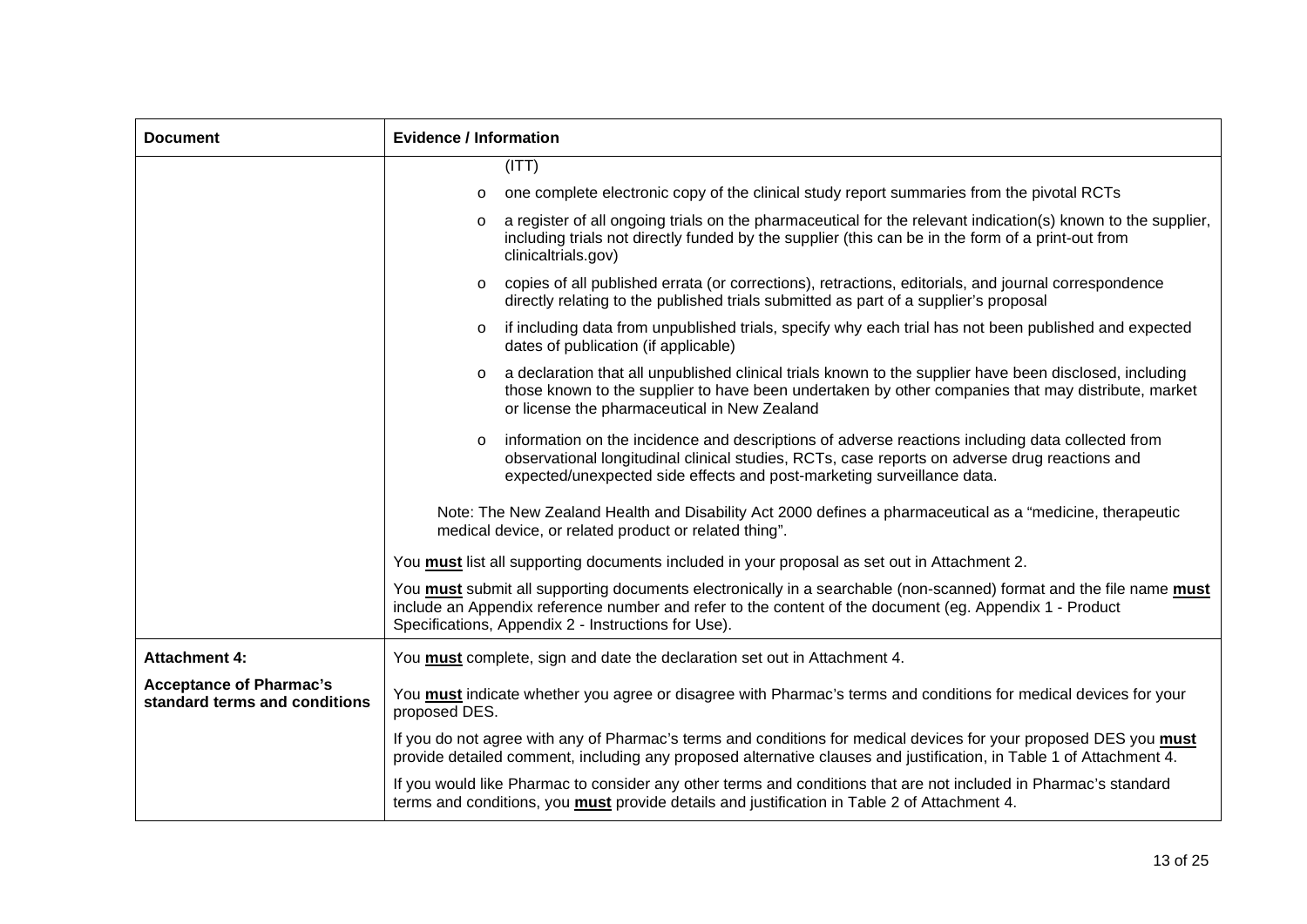| <b>Document</b>                                               | Evidence / Information                                                                                                                                                                                                                                                                                    |
|---------------------------------------------------------------|-----------------------------------------------------------------------------------------------------------------------------------------------------------------------------------------------------------------------------------------------------------------------------------------------------------|
| <b>Attachment 5:</b><br>Document and information<br>checklist | You must complete the document and information checklist set out in Attachment 4.<br>You must note any additional attachments not specifically listed in the box provided in Attachment 4.                                                                                                                |
| Schedule 5:<br><b>Proposal form</b>                           | You must complete all sections of Schedule 5. If you consider a section to be not applicable, you must state "NA".<br>The response you provide in each section <b>must</b> be comprehensive and relevant to the information that has been<br>requested, and you <b>must</b> include relevant attachments. |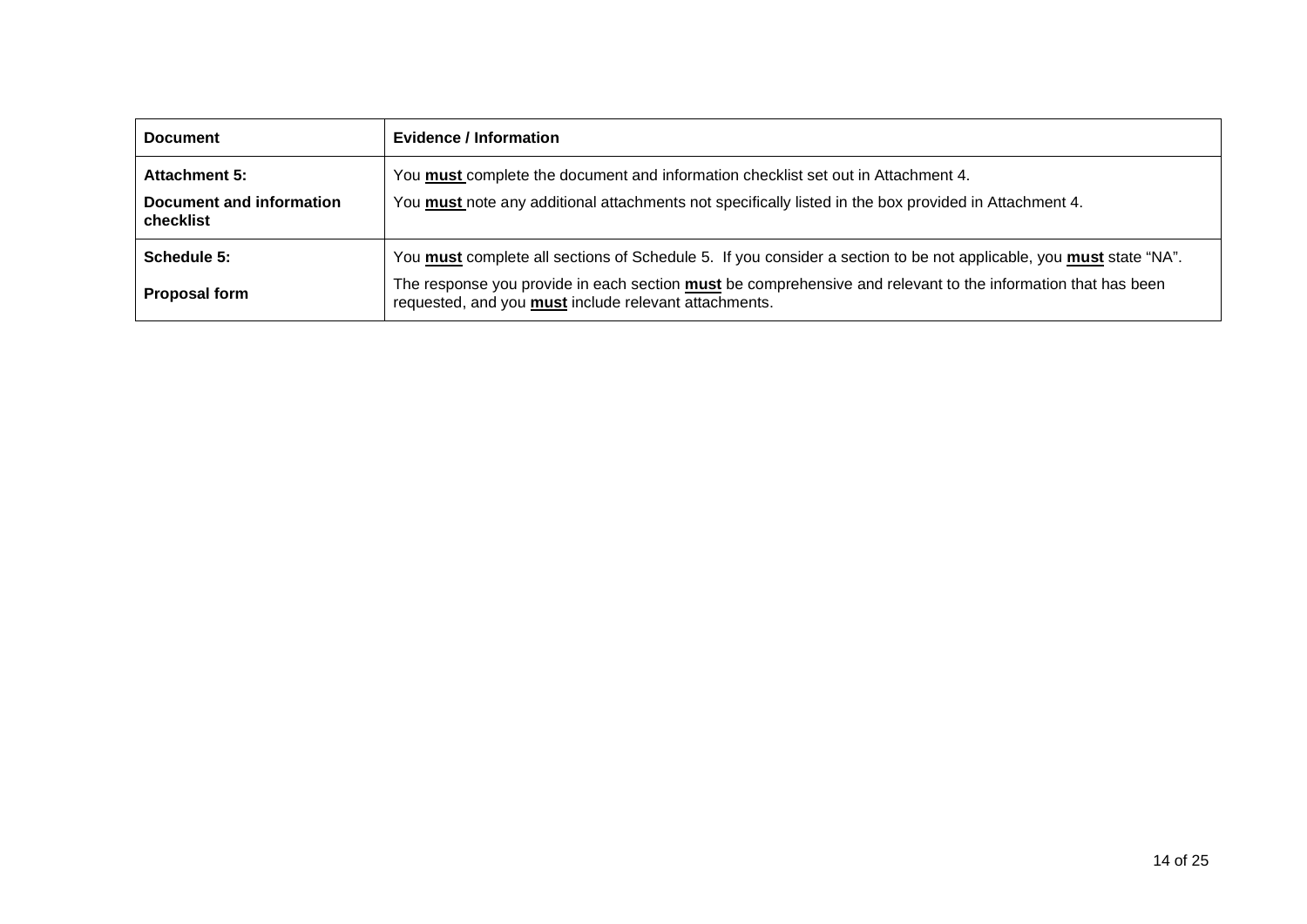# **Schedule 5: Proposal form**

An electronic version of this form is available on Pharmac's [website](https://pharmac.govt.nz/) and on [GETS.](https://www.gets.govt.nz/ExternalIndex.htm) You should expand the boxes as necessary.

[Supplier to insert date]

Director of Operations Pharmac c/- Alyssa Currie Senior Device Category Manager

By electronic transfer using GETS **[\(www.gets.govt.nz\)](http://www.gets.govt.nz/)**

Dear Sir/Madam

### **Proposal for the supply of permanent coronary drug-eluting stents (DES)**

In response to your request for proposals (**RFP**) dated 29 March 2022 we put forward the following proposal in respect of the supply of DES.

#### *Please refer to Schedule 4 for information and evidence to be included in your proposal. You must also include information as outlined Attachments 1,2, 4 and 5 as part of your proposal.*

Set out below is further information in support of our proposal.

| <b>Company details</b><br>(a)                        |  |
|------------------------------------------------------|--|
| Full legal trading name in New<br>Zealand            |  |
| <b>New Zealand Business Number</b>                   |  |
| <b>Address</b>                                       |  |
| Phone                                                |  |
| Email                                                |  |
| Facsimile                                            |  |
| Contact person(s) for this RFP<br>(b)                |  |
| Name, Position                                       |  |
| Phone                                                |  |
| Mobile                                               |  |
| Email                                                |  |
| Liaison person(s) for hospitals and Pharmac<br>(c)   |  |
| Name, position                                       |  |
| Phone                                                |  |
| Facsimile                                            |  |
| Email                                                |  |
| Detail training and experience                       |  |
| <b>Customer Support and General Enquiries</b><br>(d) |  |
| <b>Customer Service Hours (NZST)</b>                 |  |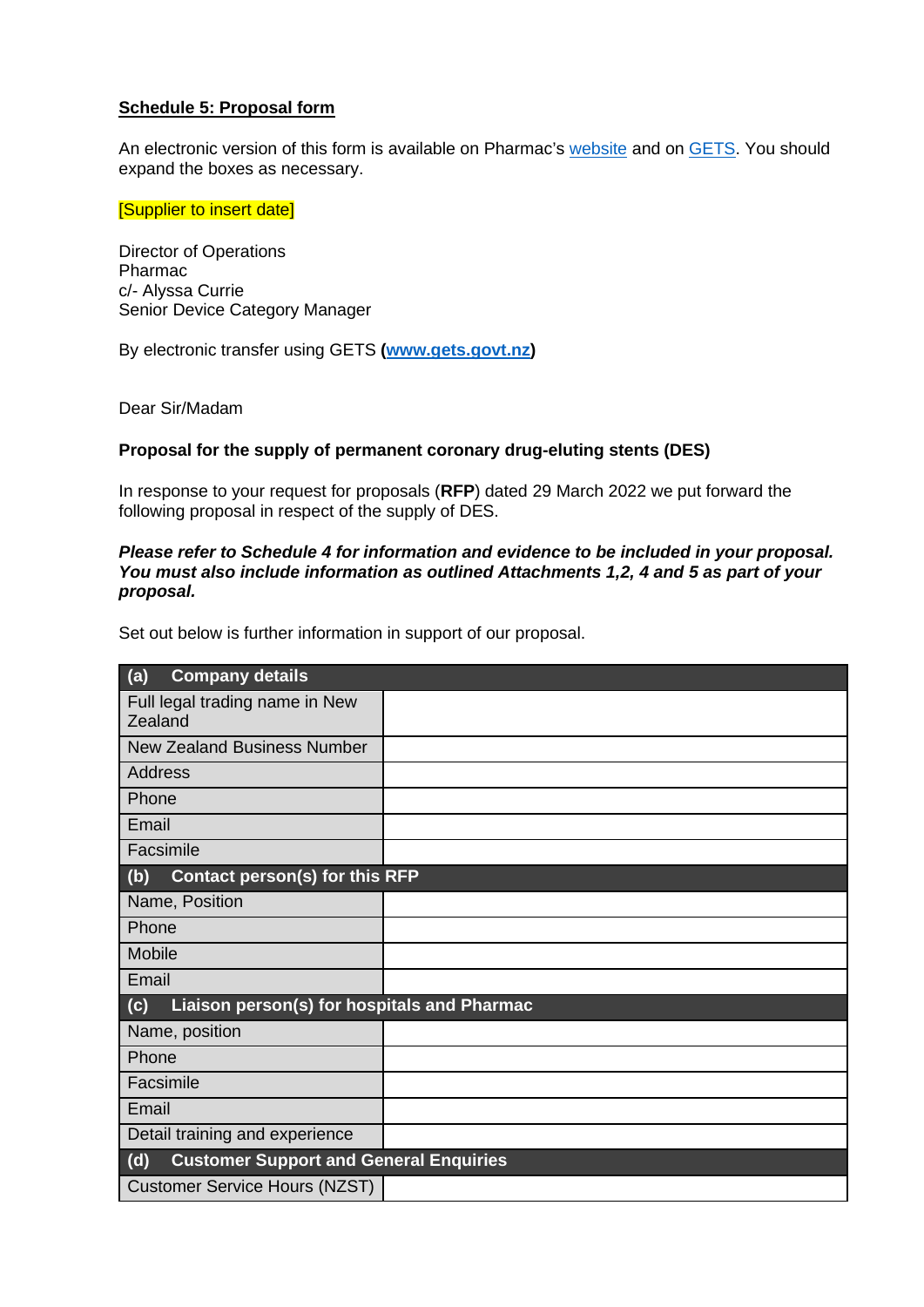| Phone                                              |  |  |
|----------------------------------------------------|--|--|
| Facsimile                                          |  |  |
| Email                                              |  |  |
| <b>Details of proposed Contract Manager</b><br>(e) |  |  |
| Name, position                                     |  |  |
| Phone                                              |  |  |
| Email                                              |  |  |
| (f)<br>Any conflicts of interest                   |  |  |
|                                                    |  |  |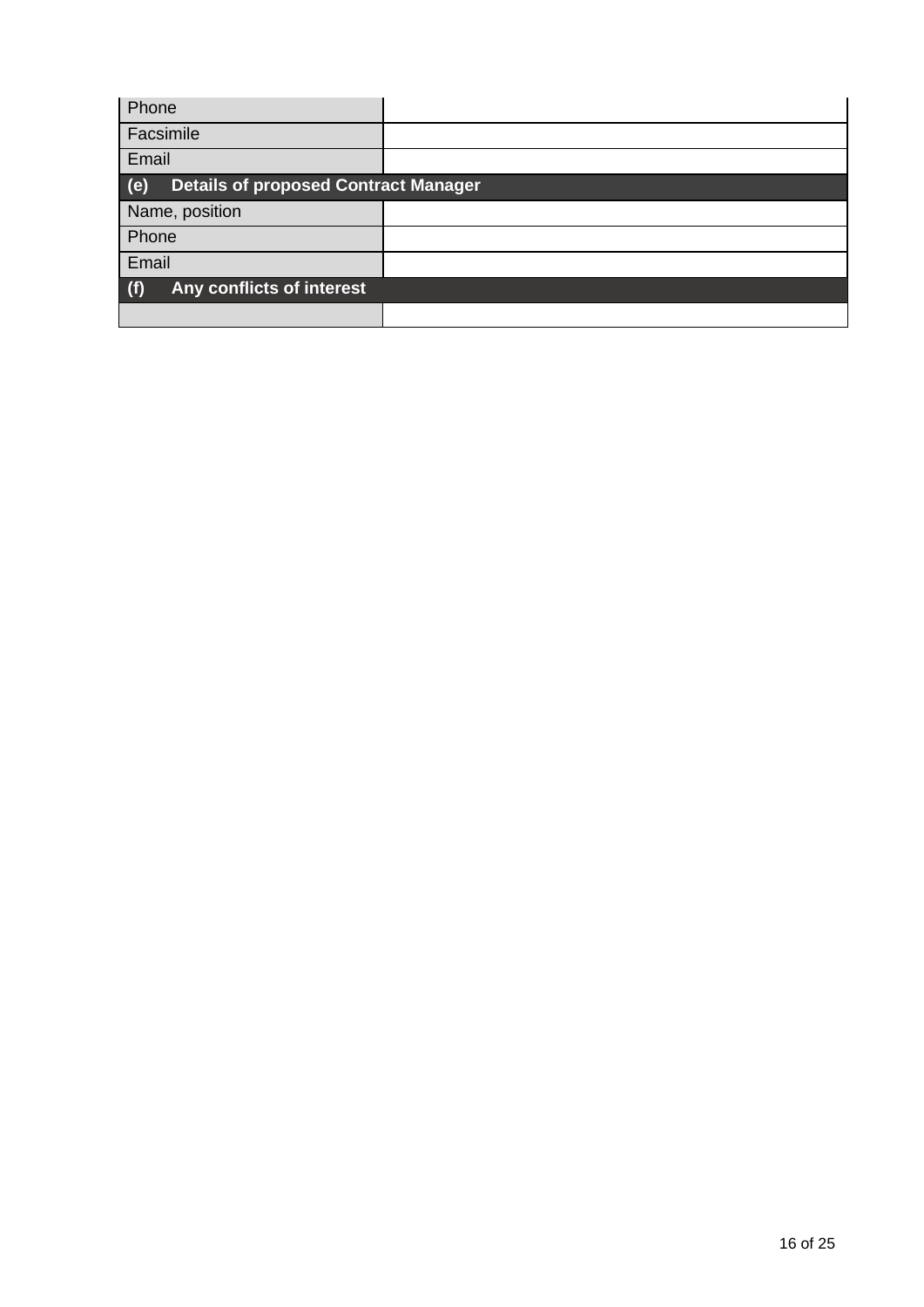| (a)<br><b>Executive summary</b>                                                                                                                                                  |                   |
|----------------------------------------------------------------------------------------------------------------------------------------------------------------------------------|-------------------|
| Proposal summary                                                                                                                                                                 | Maximum 500 words |
| Include:                                                                                                                                                                         |                   |
| overview of products and services<br>$\bullet$<br>benefits to New Zealand public hospitals of this proposal<br>$\bullet$<br>why Pharmac should accept this proposal<br>$\bullet$ |                   |

| (b)<br>Information about our company, contracts and markets                                                           |                                                                                                                       |  |
|-----------------------------------------------------------------------------------------------------------------------|-----------------------------------------------------------------------------------------------------------------------|--|
| <b>Company information</b>                                                                                            |                                                                                                                       |  |
| Type of entity (legal status)                                                                                         | NB. Not required if you currently have a Pharmac agreement for Interventional Cardiology that<br>includes DES.        |  |
| Eg, a New Zealand registered limited liability company                                                                |                                                                                                                       |  |
| City and country of residence of our company                                                                          | NB. Not required if you currently have a Pharmac agreement for Interventional Cardiology that<br>includes DES.        |  |
| Information about company size, structure and annual<br>turnover                                                      | <b>NB.</b> Not required if you currently have a Pharmac agreement for Interventional Cardiology that<br>includes DES. |  |
| Include sales/product support staff relevant to this RFP.                                                             |                                                                                                                       |  |
| <b>Attach Organisational Chart.</b>                                                                                   |                                                                                                                       |  |
| Total number of New Zealand based staff                                                                               | NB. Not required if you currently have a Pharmac agreement for Interventional Cardiology that<br>includes DES.        |  |
| Include FTE for each section (eg. 5 FTE sale/product support, 4 FTE<br>logistics, 3 FTE corporate and administration) |                                                                                                                       |  |
| Established locations within New Zealand                                                                              | NB. Not required if you currently have a Pharmac agreement for Interventional Cardiology that<br>includes DES.        |  |
| Include function of each location (eg. head office, warehouse).                                                       |                                                                                                                       |  |
| Company ownership                                                                                                     | NB. Not required if you currently have a Pharmac agreement for Interventional Cardiology that<br>includes DES.        |  |
| State ownership (eg. public ownership)                                                                                |                                                                                                                       |  |
| Include:                                                                                                              |                                                                                                                       |  |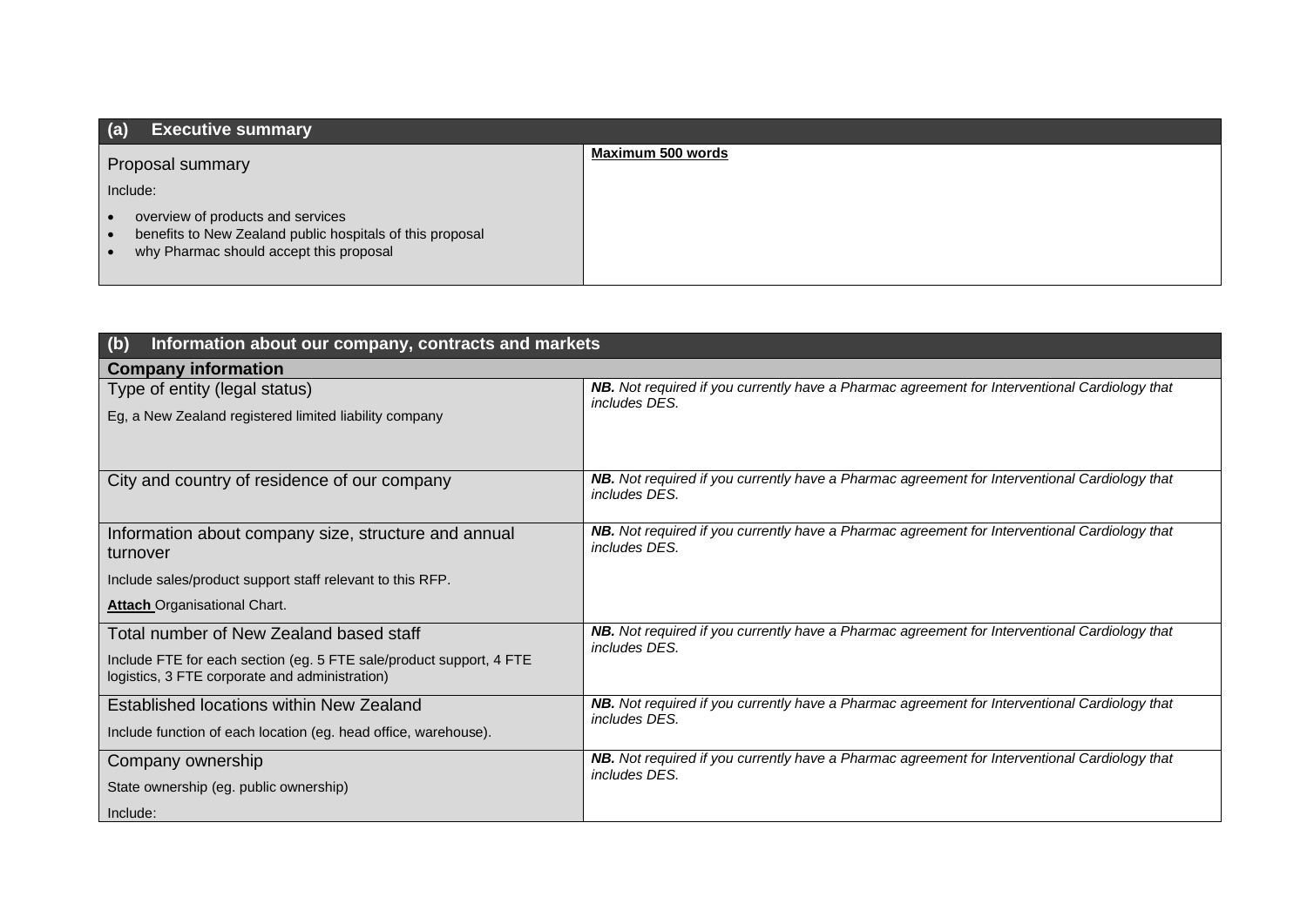| any parent companies and relationships<br>names and percentage shareholdings of the major shareholders and<br>directors                                                                                                                                                                                                                                                                                                    |                                                                                                                                                                                                                                                                 |
|----------------------------------------------------------------------------------------------------------------------------------------------------------------------------------------------------------------------------------------------------------------------------------------------------------------------------------------------------------------------------------------------------------------------------|-----------------------------------------------------------------------------------------------------------------------------------------------------------------------------------------------------------------------------------------------------------------|
| Does your organisation identify as being a Māori business?                                                                                                                                                                                                                                                                                                                                                                 | [Yes / No]                                                                                                                                                                                                                                                      |
| Pharmac is committed to the Government's progressive procurement<br>approach to increase the diversity of government suppliers and achieve<br>broader economic and social outcomes, with a specific focus on Māori<br>businesses. As part of this approach, Pharmac is committed to gaining a<br>better understanding of how our agency can support the economic and<br>social outcomes for Māori through our procurement. | In line with this policy, Pharmac is committed to understand and support what roles Māori<br>businesses play in our supply chain. You can add any further comment on how your company<br>supports economic and social outcomes for Māori in question (h) below. |
| Pharmac is therefore gathering information from organisations as to<br>whether they identify as a Māori business.<br>A Māori business for Government procurement purposes is:<br>One that has at least 50% Māori ownership, or<br>A Māori Authority as defined by Inland Revenue.                                                                                                                                          |                                                                                                                                                                                                                                                                 |
| Within these definitions, does your organisation identify as a Māori<br>business? This information will inform Pharmac's supplier's database and<br>will be reported to NZGPP, subject to any concerns you identify (see box<br>below).                                                                                                                                                                                    |                                                                                                                                                                                                                                                                 |
| For some of its procurement Pharmac is required to report to NZGPP on<br>whether an organisation identifies as a Māori business as part of new<br>progressive procurement reporting requirements.                                                                                                                                                                                                                          | [Yes / No]                                                                                                                                                                                                                                                      |
| Please indicate either 'Yes' or 'No' as to whether you agree to Pharmac<br>reporting on your organisation's status as a Māori business. If you indicate<br>'No', please provide reasons for our consideration.                                                                                                                                                                                                             |                                                                                                                                                                                                                                                                 |
| New Zealand Government Broader Outcomes                                                                                                                                                                                                                                                                                                                                                                                    |                                                                                                                                                                                                                                                                 |
| Provide detail on how your Organisation supports social, economic, cultural<br>and environmental outcomes beyond supply of Pharmaceuticals (see New<br>Zealand Government Procurement Broader Outcomes).                                                                                                                                                                                                                   |                                                                                                                                                                                                                                                                 |
| Provide detail on how your organisation:<br>supports New Zealand businesses, including Māori, Pasifika and<br>regional businesses, as well as social enterprises if relevant<br>supports improving conditions for New Zealand workers and support<br>workforce diversity.                                                                                                                                                  |                                                                                                                                                                                                                                                                 |
| Evidence of financial stability and ability to cover financial<br>liabilities                                                                                                                                                                                                                                                                                                                                              | NB. Not required if you currently have a Pharmac agreement for Interventional Cardiology that<br>includes DES.                                                                                                                                                  |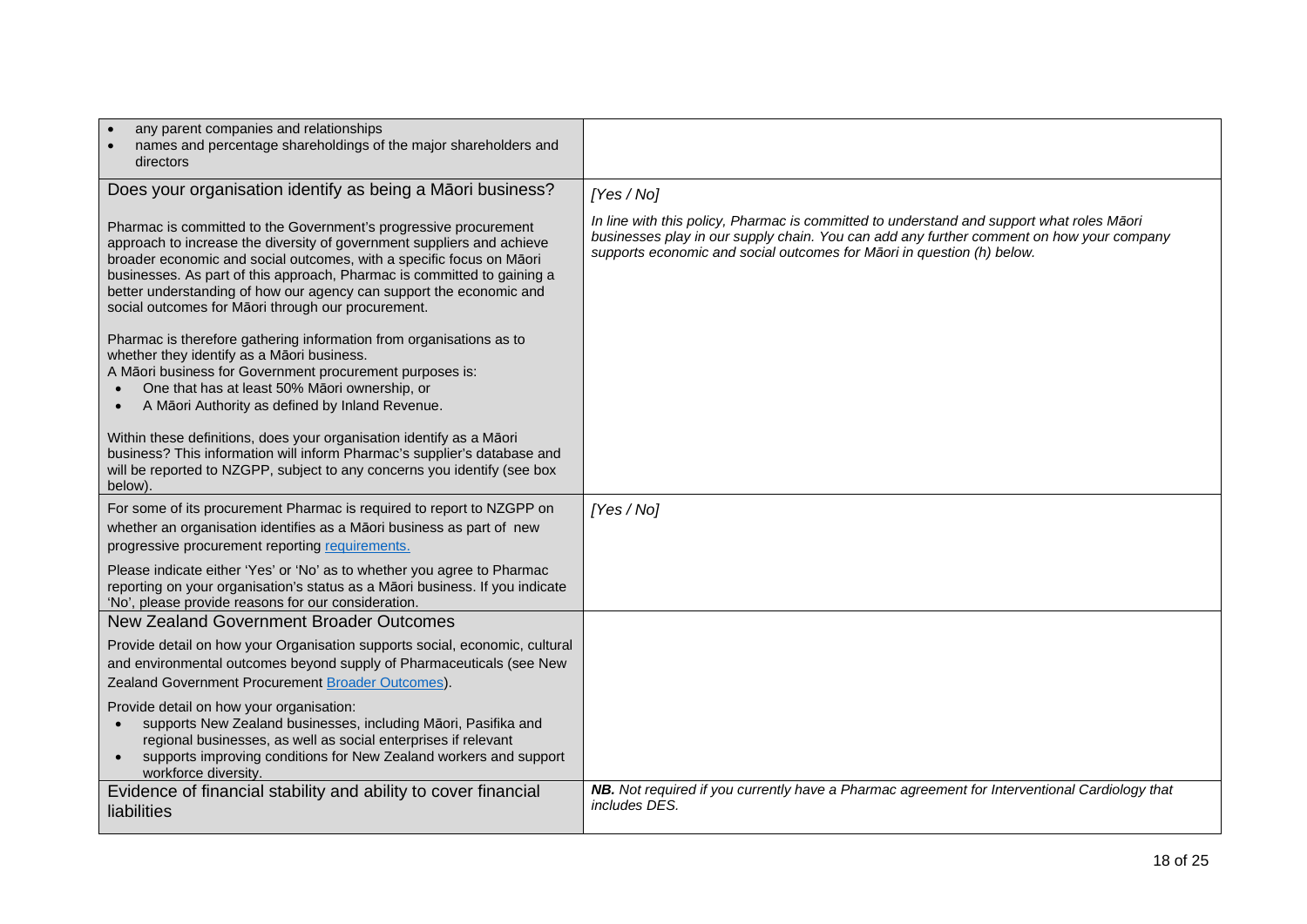| Include:<br>how you would cover your financial liabilities in the event of a major<br>failure to supply (eg. a recall)<br>information about your financial stability (eg. annual turnover,<br>guarantor companies)                                                                                                                                                                                            |                                                                                                                |
|---------------------------------------------------------------------------------------------------------------------------------------------------------------------------------------------------------------------------------------------------------------------------------------------------------------------------------------------------------------------------------------------------------------|----------------------------------------------------------------------------------------------------------------|
| Attach supporting evidence (eg. annual financial report, Companies<br>Register financial statement, insurance certificate, bank letter).                                                                                                                                                                                                                                                                      |                                                                                                                |
| <b>Contracts and markets</b>                                                                                                                                                                                                                                                                                                                                                                                  |                                                                                                                |
| Current contracts and standing agreements in place with New<br>Zealand public hospitals or organisations acting on their<br>behalf                                                                                                                                                                                                                                                                            | NB. Not required if you currently have a Pharmac agreement for Interventional Cardiology that<br>includes DES. |
| Include all New Zealand public hospital contracts, not just those relevant to<br>this RFP.                                                                                                                                                                                                                                                                                                                    |                                                                                                                |
| For each provide:<br>parties to the agreement<br>contract reference number<br>type of agreement (national/regional/hospital specific)<br>$\bullet$<br>range of products covered<br>$\bullet$<br>expiry date<br>$\bullet$<br>other relevant information (eg. now standing agreement after contract<br>$\bullet$<br>expiry)<br>Can be provided as an attachment, note name of attachment in response<br>column. |                                                                                                                |
| Products not included                                                                                                                                                                                                                                                                                                                                                                                         |                                                                                                                |
| Include any DES currently supplied to New Zealand public hospitals<br>(contracted or not contracted) that are not included in this proposal and the<br>reason for this.                                                                                                                                                                                                                                       |                                                                                                                |
| Healthcare customers in New Zealand                                                                                                                                                                                                                                                                                                                                                                           | NB. Not required if you currently have a Pharmac agreement for Interventional Cardiology that                  |
| Include New Zealand public hospital and private healthcare organisations.                                                                                                                                                                                                                                                                                                                                     | includes DES.                                                                                                  |
| Information on other major markets for proposed product<br>ranges.                                                                                                                                                                                                                                                                                                                                            | NB. Only required for product ranges that New Zealand DHB Hospitals are not currently purchasing.              |
| For each product range include:<br>type of market (eg. private hospital, public hospital)<br>any contracts held                                                                                                                                                                                                                                                                                               |                                                                                                                |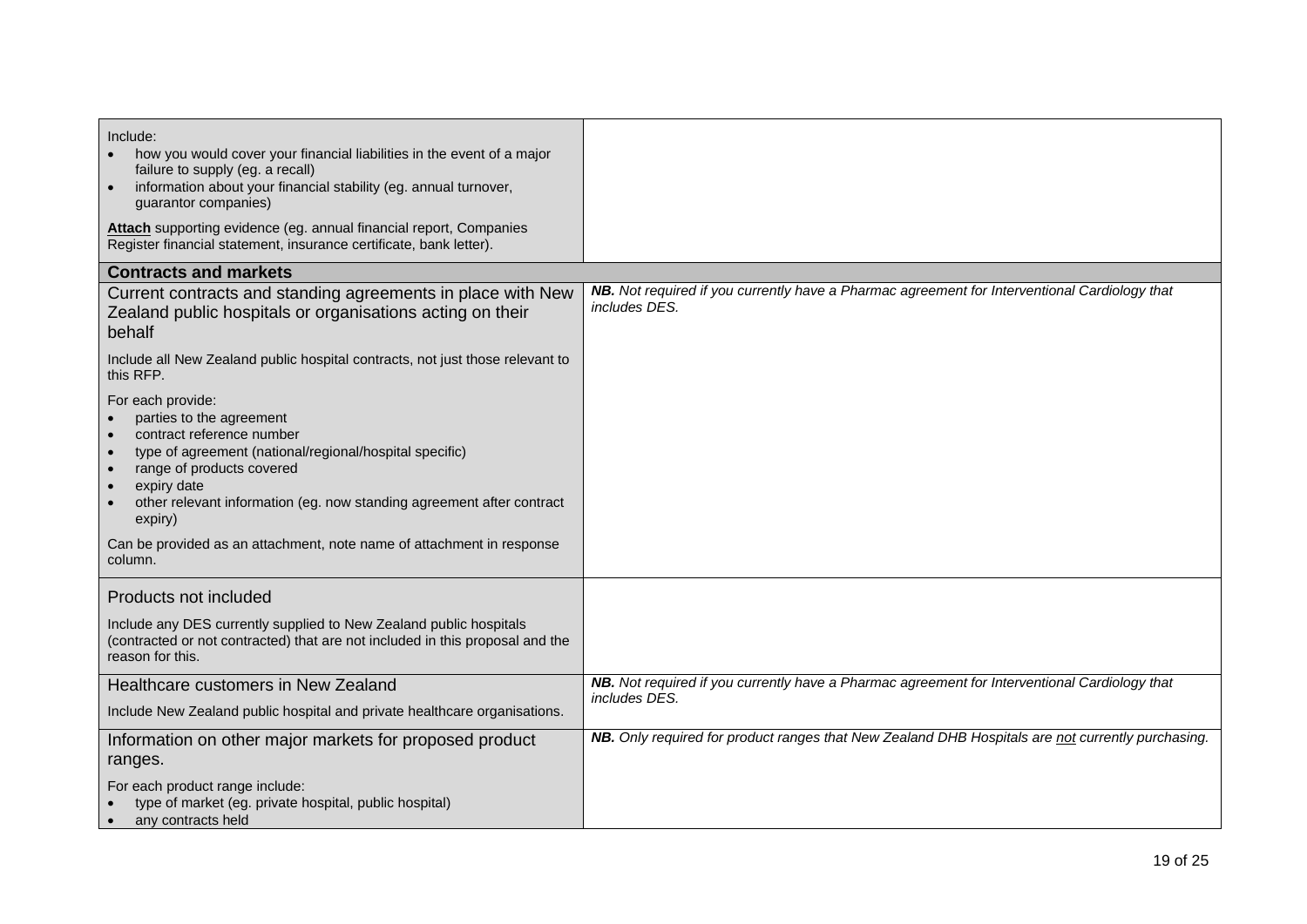| annual revenue<br>any other relevant information                                                                                                                                                                    |                                                                                                          |
|---------------------------------------------------------------------------------------------------------------------------------------------------------------------------------------------------------------------|----------------------------------------------------------------------------------------------------------|
| Information about clinical reference sites                                                                                                                                                                          | <b>NB.</b> Only required for product ranges that New Zealand DHB Hospitals are not currently purchasing. |
| Provide information about each reference site included in Attachment 1<br>including the location and relevant clinical settings in which the product is<br>used (eg. inpatient care, outpatient clinics, home use). |                                                                                                          |
| Other relevant company and market information                                                                                                                                                                       |                                                                                                          |
|                                                                                                                                                                                                                     |                                                                                                          |
|                                                                                                                                                                                                                     |                                                                                                          |
|                                                                                                                                                                                                                     |                                                                                                          |

| Information about our ability to manage and support our proposed products<br>(c)                                                                                                                                                                                                                                               |                                                                              |                                                                                               |
|--------------------------------------------------------------------------------------------------------------------------------------------------------------------------------------------------------------------------------------------------------------------------------------------------------------------------------|------------------------------------------------------------------------------|-----------------------------------------------------------------------------------------------|
| Customer support hours<br>Include:<br>standard support hours (NZ time) for customer support and orders<br>any 24/7 troubleshooting support relevant to the proposed products                                                                                                                                                   | includes DES unless the support hours differ from what is in your agreement. | NB. Not required if you currently have a Pharmac agreement for Interventional Cardiology that |
| Product support staff                                                                                                                                                                                                                                                                                                          |                                                                              |                                                                                               |
| Include information about technical skills, experience and qualifications of<br>the staff that would be involved in supporting the proposed products<br>(including those providing training and education).                                                                                                                    |                                                                              |                                                                                               |
| Training and education                                                                                                                                                                                                                                                                                                         |                                                                              |                                                                                               |
| Include an overview of the training and education that would be regularly<br>provided to New Zealand public hospitals for the proposed products<br>including:<br>frequency<br>location<br>format<br>content<br>staff groups (eg. hospital, community)<br>tracking training and education service<br>other relevant information |                                                                              |                                                                                               |
| Training and education materials                                                                                                                                                                                                                                                                                               | For DHB Hospital staff                                                       | For patients                                                                                  |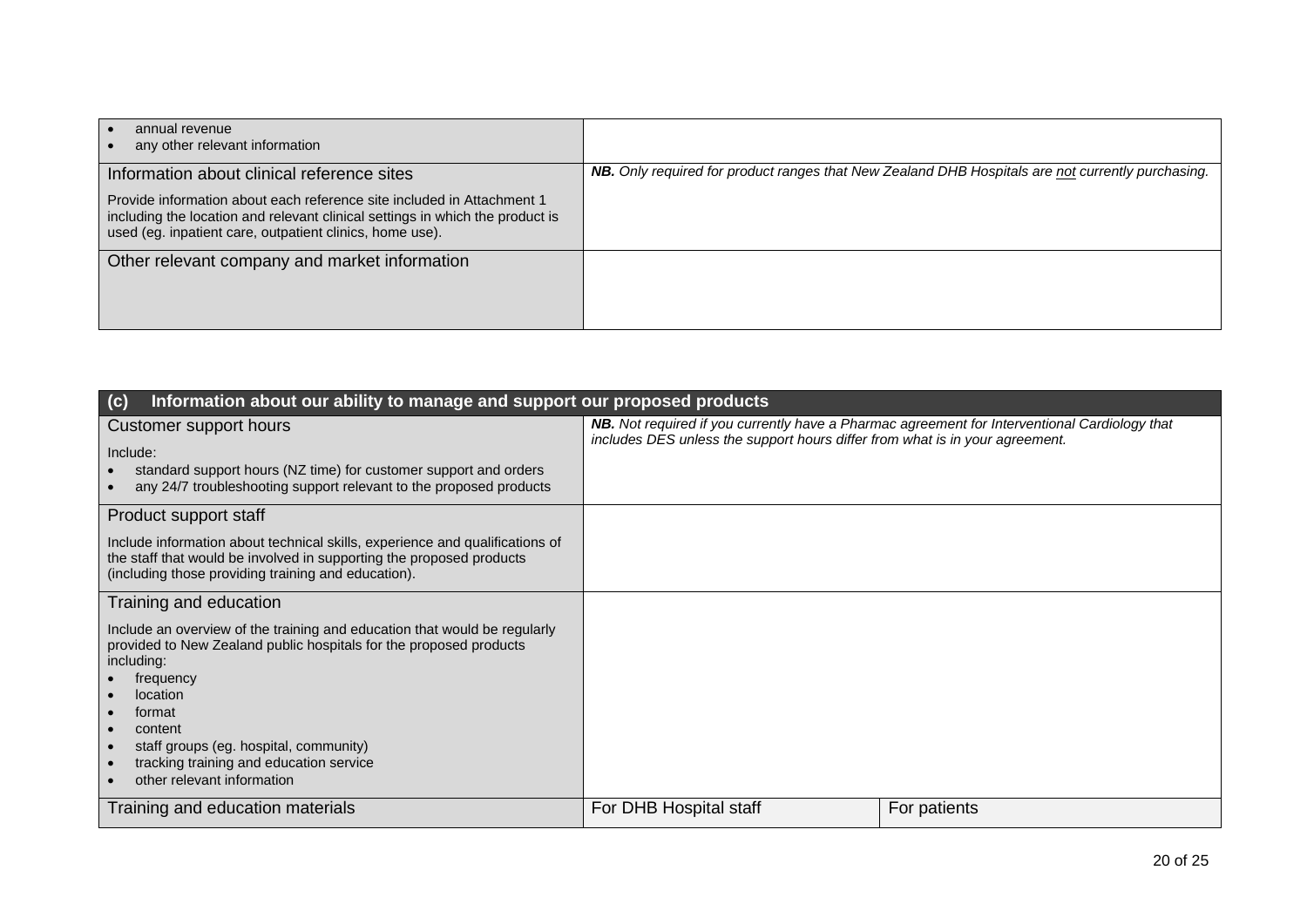| Include training and education materials that would be provided to New<br>Zealand public hospitals purchasing the proposed products.                                                                      |               |                                                                                               |
|-----------------------------------------------------------------------------------------------------------------------------------------------------------------------------------------------------------|---------------|-----------------------------------------------------------------------------------------------|
| <b>Transition support</b>                                                                                                                                                                                 |               |                                                                                               |
| Include an outline of the support that would be provided to New Zealand<br>public hospitals transitioning to the proposed products under a market<br>share model.                                         |               |                                                                                               |
| <b>Attach</b> a detailed transition plan setting out the transition steps, roles and<br>responsibilities, and timeframes specific to a market share model. Note<br>name of attachment in response column. |               |                                                                                               |
| Implementation support                                                                                                                                                                                    |               |                                                                                               |
| Include information on how you would organise and manage your<br>resources to support a national implementation plan and provide ongoing<br>national support.                                             |               |                                                                                               |
| Complaints management processes                                                                                                                                                                           | includes DES. | NB. Not required if you currently have a Pharmac agreement for Interventional Cardiology that |
| Include overview of key roles and responsibilities for investigation and<br>response, and escalation and continuous quality improvement processes.                                                        |               |                                                                                               |
| Other relevant information about ability to support the<br>proposed products                                                                                                                              |               |                                                                                               |
| Include any additional information about your company's capabilities and<br>capacity that demonstrates an ability to support exclusive supply of DES to<br>New Zealand public hospitals.                  |               |                                                                                               |

| (d)<br>Information about our compliance with regulations and standards                                                  |                 |                  |           |
|-------------------------------------------------------------------------------------------------------------------------|-----------------|------------------|-----------|
| Quality Management System(s) certification for your company                                                             | <b>ISO 9001</b> | <b>ISO 13485</b> | Other     |
| If Yes, attach evidence                                                                                                 | [Yes/No]        | [Yes/No]         | [specify] |
| Include relevant section(s) of standard where certification is not for full<br>standard.                                |                 |                  |           |
| Other relevant standards for the proposed products                                                                      | Standard        | Compliance       | Evidence  |
| List any other standards that are relevant to the proposed products<br>including but not limited to:<br>AS/NZ standards |                 |                  |           |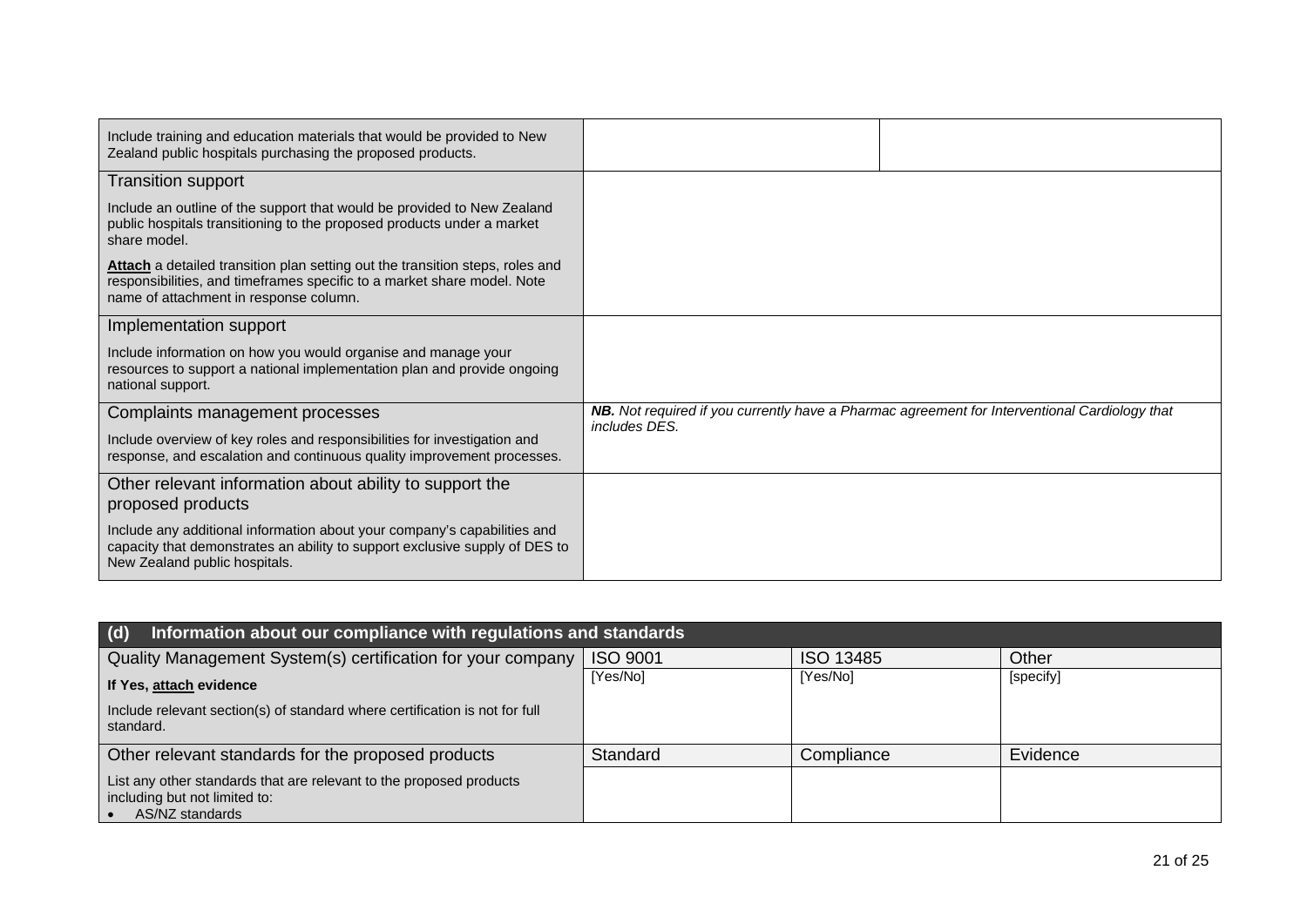| <b>ISO</b> standards<br><b>IEC</b> standards                                                                                                                                                                                                                                                                                                                |  |  |
|-------------------------------------------------------------------------------------------------------------------------------------------------------------------------------------------------------------------------------------------------------------------------------------------------------------------------------------------------------------|--|--|
| Describe the extent of compliance with the listed standard and the product<br>range the standard applies to.                                                                                                                                                                                                                                                |  |  |
| Attach evidence of compliance where available.                                                                                                                                                                                                                                                                                                              |  |  |
| Permit to supply the products to New Zealand public hospitals                                                                                                                                                                                                                                                                                               |  |  |
| Include:                                                                                                                                                                                                                                                                                                                                                    |  |  |
| a statement confirming that you have all the necessary rights and<br>permits to supply the products and associated services to New<br>Zealand public hospitals, or<br>information about process and expected timeframe for obtaining the<br>necessary rights and permits to supply the products and associated<br>services to New Zealand public hospitals. |  |  |

| (e)                                                                                                                                                                                                                                                                                                                                                                                                                                                                          | Information about our proposed distribution and supply arrangements and ability to ensure continuity of supply to DHB Hospitals |
|------------------------------------------------------------------------------------------------------------------------------------------------------------------------------------------------------------------------------------------------------------------------------------------------------------------------------------------------------------------------------------------------------------------------------------------------------------------------------|---------------------------------------------------------------------------------------------------------------------------------|
| <b>Stock Management</b>                                                                                                                                                                                                                                                                                                                                                                                                                                                      |                                                                                                                                 |
| Consignment stock                                                                                                                                                                                                                                                                                                                                                                                                                                                            |                                                                                                                                 |
| Include:<br>a statement about your understanding of New Zealand public hospitals<br>consignment stock requirements<br>information on required storage conditions (if any)<br>information on the processes for stock takes, stock replacement, stock<br>transfers, investigating and resolving stock discrepancies, and<br>delineation of responsibilities sit with you and the New Zealand public<br>hospital<br>information on the reporting process (format and frequency) |                                                                                                                                 |
| Stock holding within New Zealand                                                                                                                                                                                                                                                                                                                                                                                                                                             |                                                                                                                                 |
| Pharmac's terms and conditions require three months stock to be held in<br>New Zealand. Include detail about how you would set and manage your<br>stock levels in New Zealand for the proposed DES.                                                                                                                                                                                                                                                                          |                                                                                                                                 |
| Warehouse location(s) within New Zealand                                                                                                                                                                                                                                                                                                                                                                                                                                     |                                                                                                                                 |
| Include if warehouse owned by company or owned by a logistics provider.                                                                                                                                                                                                                                                                                                                                                                                                      |                                                                                                                                 |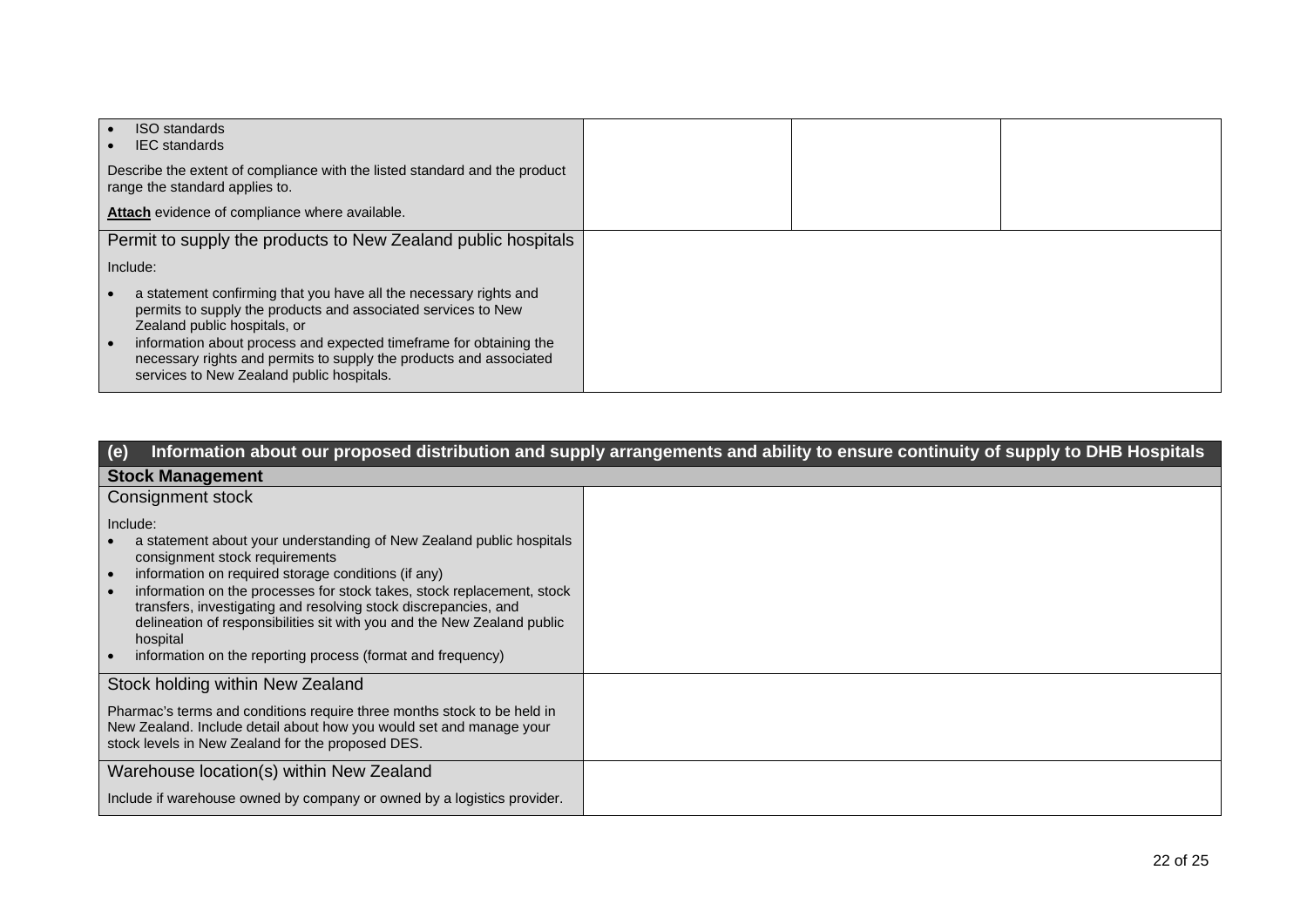| Recall management                                                                                                                                                                                                                              | NB. Not required if you currently have a Pharmac agreement for Interventional Cardiology that<br>includes DES. |                    |
|------------------------------------------------------------------------------------------------------------------------------------------------------------------------------------------------------------------------------------------------|----------------------------------------------------------------------------------------------------------------|--------------------|
| Include how a major recall of a proposed product(s) would be managed.                                                                                                                                                                          |                                                                                                                |                    |
| <b>Supply Chain</b>                                                                                                                                                                                                                            |                                                                                                                |                    |
| Company role in supply chain                                                                                                                                                                                                                   | Manufacturer                                                                                                   | <b>Distributor</b> |
|                                                                                                                                                                                                                                                | [Yes/No]                                                                                                       | [Yes/No]           |
| Distribution agreement(s) overview                                                                                                                                                                                                             | NB. Not required if you are the manufacturer and distributor of all proposed products.                         |                    |
| Include exclusivity, expiry date, termination notice period.                                                                                                                                                                                   |                                                                                                                |                    |
| Manufacture to delivery                                                                                                                                                                                                                        |                                                                                                                |                    |
| For each product range, from start of manufacture to delivery to New<br>Zealand public hospitals or hospitals nominated locations, include:<br>steps<br>$\bullet$<br>who is involved<br>timeframes<br>delivery frequency                       |                                                                                                                |                    |
| Lead times                                                                                                                                                                                                                                     |                                                                                                                |                    |
| Include detail on the lead time for supplying DES:<br>in a stable demand situation<br>in the event of a supply disruption<br>in the event of an unexpected surge in demand<br>$\bullet$<br>to implement a market share model                   |                                                                                                                |                    |
| Potential supply issues and response to unexpected increase in demand                                                                                                                                                                          |                                                                                                                |                    |
| Key supply continuity risks and mitigations                                                                                                                                                                                                    |                                                                                                                |                    |
| For each product range include the key risks to continuity of supply to New<br>Zealand public hospitals and the steps that will be taken to mitigate these<br>risks.                                                                           |                                                                                                                |                    |
| Response to unexpected increase in demand                                                                                                                                                                                                      |                                                                                                                |                    |
| Include:<br>any access to alternative international supply and timeframes<br>communication with New Zealand public hospitals<br>communication with Pharmac<br>how stock is prioritised<br>$\bullet$<br>other relevant information<br>$\bullet$ |                                                                                                                |                    |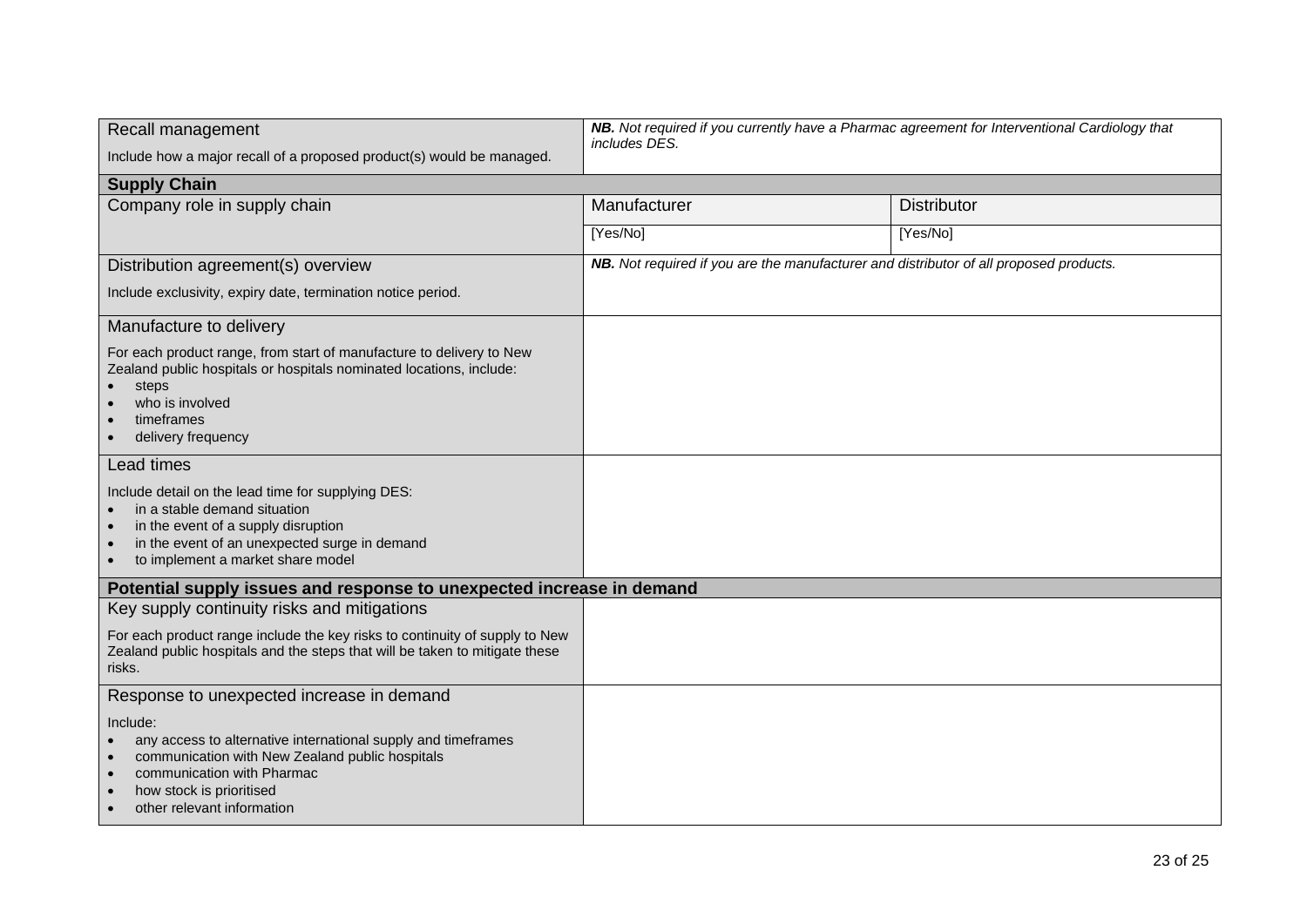| Previous supply performance                                                                                |  |
|------------------------------------------------------------------------------------------------------------|--|
| Include detail on your supply performance in relation to supplying DES to<br>New Zealand public hospitals. |  |

| (f)<br><b>Pricing information</b>                                                                                                                                                                  |  |
|----------------------------------------------------------------------------------------------------------------------------------------------------------------------------------------------------|--|
| Pricing information<br>Include any information related to pricing provided in Attachment 1,<br>including any related conditions or proposed terms.                                                 |  |
| <b>Additional charges</b><br>Include any charges not included in pricing provided in Attachment 1 and<br>associated conditions. Note that Pharmac's preferred pricing model is free<br>into store. |  |

| <b>Environmental Sustainability</b><br>(g)                                                                                                                                                                                 |        |
|----------------------------------------------------------------------------------------------------------------------------------------------------------------------------------------------------------------------------|--------|
| Does your Organisation have an environmental/sustainability<br>policy?                                                                                                                                                     | Yes/No |
| If yes, attach or provide link.                                                                                                                                                                                            |        |
| Does your Organisation have a sustainability report?<br>If yes, attach or provide link.                                                                                                                                    | Yes/No |
| How does your Organisation contribute to environmental<br>sustainability?<br>Please describe the measures you take to contribute to environmental<br>sustainability - in general and specifically in relation to this RFP. |        |
| Has your Organisation received any<br>environmental/sustainability award(s)?                                                                                                                                               | Yes/No |